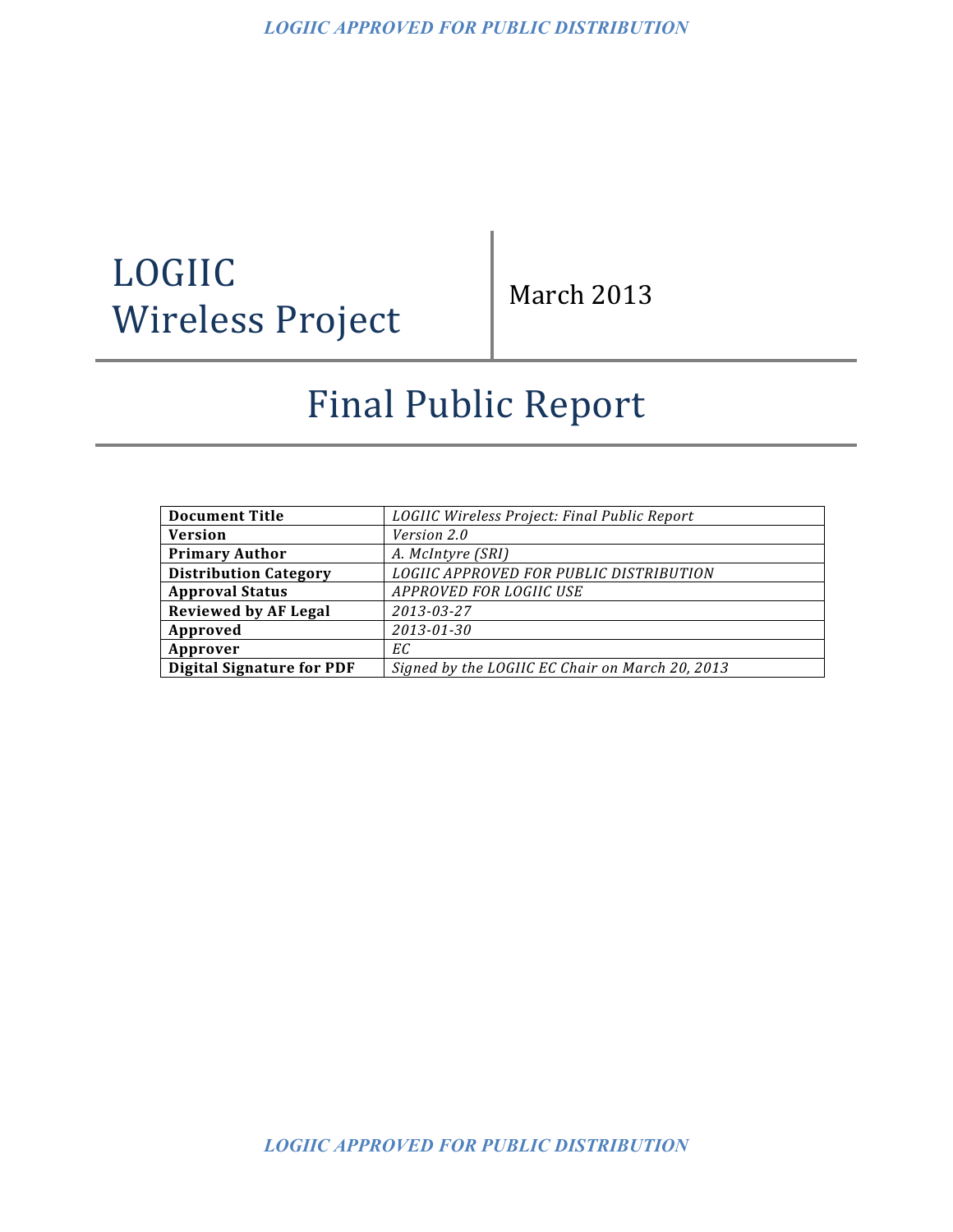# **REVISION HISTORY**

| <b>Version</b> | Author                                            | Date              |
|----------------|---------------------------------------------------|-------------------|
| 1.0            | A. McIntyre (SRI)                                 | January 29, 2013  |
| 2.0            | A. McIntyre<br>(after technical editor<br>review) | February 28, 2013 |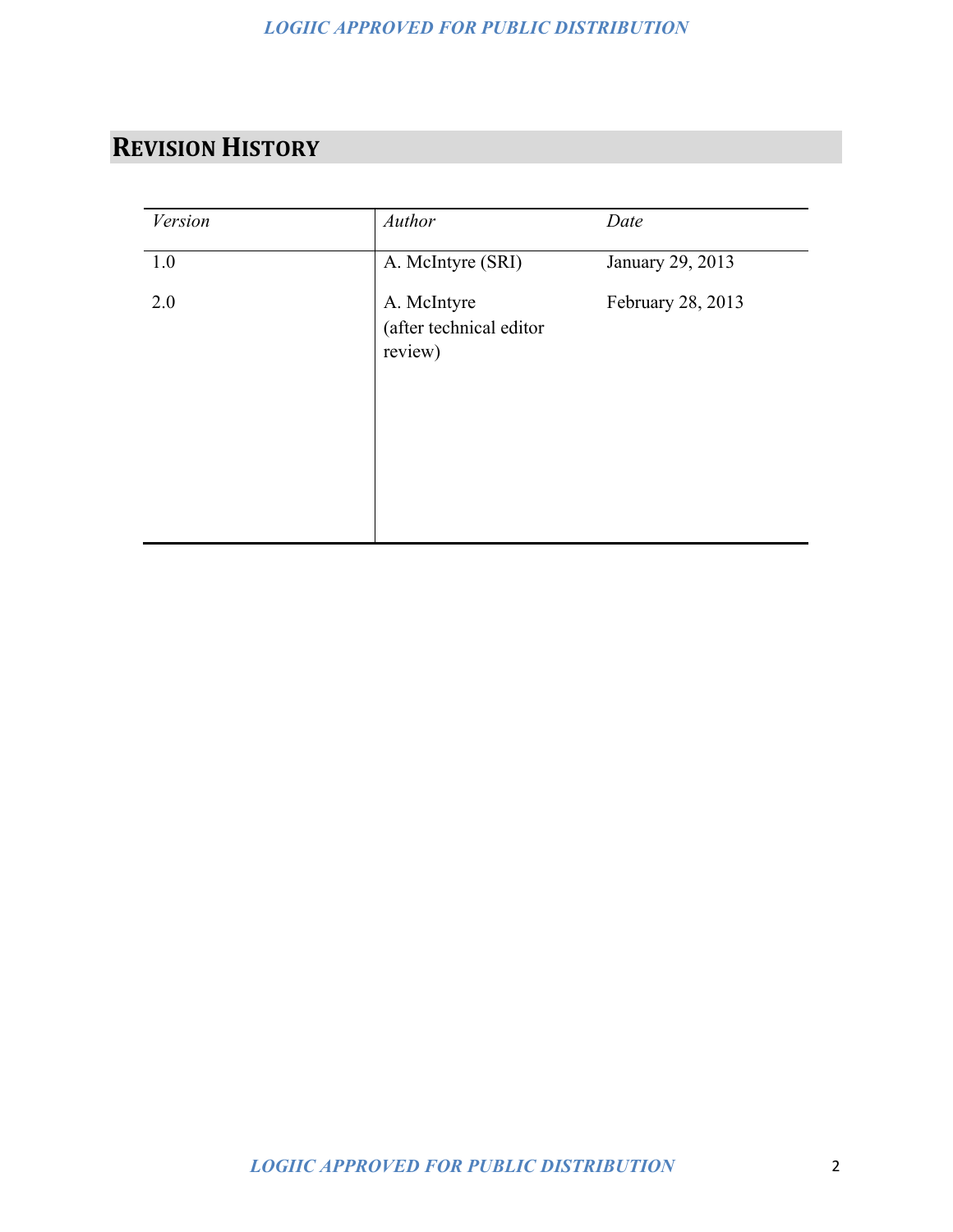### **EXECUTIVE SUMMARY**

LOGIIC<sup>1</sup> was established by members of the oil and gas industry in collaboration with the Cybersecurity Research and Development Center (CSRDC) of the U.S. Department of Homeland Security, Science and Technology Directorate (DHS S&T) to review and study cybersecurity issues in Industrial Automation and Control Systems (IACS) impacting safety and business performance as they pertain to the oil and gas sector. LOGIIC has sponsored research initiatives that involve the interests of oil and gas sector stakeholders.

IACSs are managed from control centers with a number of interconnected networks, field devices, and handheld devices that are used by internal, external, employee, and contract users. From the control center, operators maintain a current view of parameters relevant to the operation of the plant, facility, field, or pipeline. Operators at the control center issue commands to final elements, taking into account the monitoring from field devices. Automation vendors are offering new solutions that potentially expand the use of wireless technologies that can be used for monitoring and control.

The objective of this project was to assess the cyber security of wireless devices, taking into account the security and security operability in terms of availability, integrity, and confidentiality. The study included background research and a hands-on assessment of an automation vendor's available wireless technology offerings. Using test scenarios, the project assessed security control functionality, interoperability, system availability, confidentiality, and integrity. The project's findings seek to increase knowledge of security boundaries, operability, and maintainability of the available wireless technologies.

The many facets of implementing security on a wireless network include the join process, key handling, cryptography, and device configuration. Implementing security across these areas is needed to ensure the confidentiality, integrity, and availability required to perform control functions securely over a wireless network. If security is layered and well implemented across the wireless network, attacks will require significant resources and time.

Given the security of wireless networks and the join process, more attacks are available to simply deny connectivity rather than attacks with data change or pointed consequences. While man-in-the-middle attacks may be more difficult on a well secured network, many threats to the wireless network exist that can create denial of service and connectivity results. These include deauthentication ("deauth") attacks, advertisement packet spoofing, and jamming. Jamming is perhaps the most difficult to prevent. This study focused on the recoverability of devices after jamming attacks and, in many cases, devices recovered without issue. In this assessment, the join process and network security to protect against the outsider threat is sound. Insider threats, as expected, have a greater ability to do harm, but additional risk mitigations keep consequences minimal. Jamming attacks, as expected, are successful even with integrated security. Wireless devices recovered well from jamming attacks and recover with minimal interaction after deauth attacks.

Given the fact that wireless networks can be subject to significant denial-of-service attacks as well as man-in-the-middle attacks, situational awareness is necessary to detect rogue APs and devices and general network health. Intrusion detection capabilities can be positioned to monitor for insider and outsider threats. This monitoring can provide more insight into behaviors on the network in a timely manner, instead of an operator realizing a loss of data view on a device that may only report back to the control system periodically.

<u> 1989 - Johann Stein, fransk politik (d. 1989)</u>

 $1$  LOGIIC - Linking the Oil and Gas Industry to Improve Cybersecurity.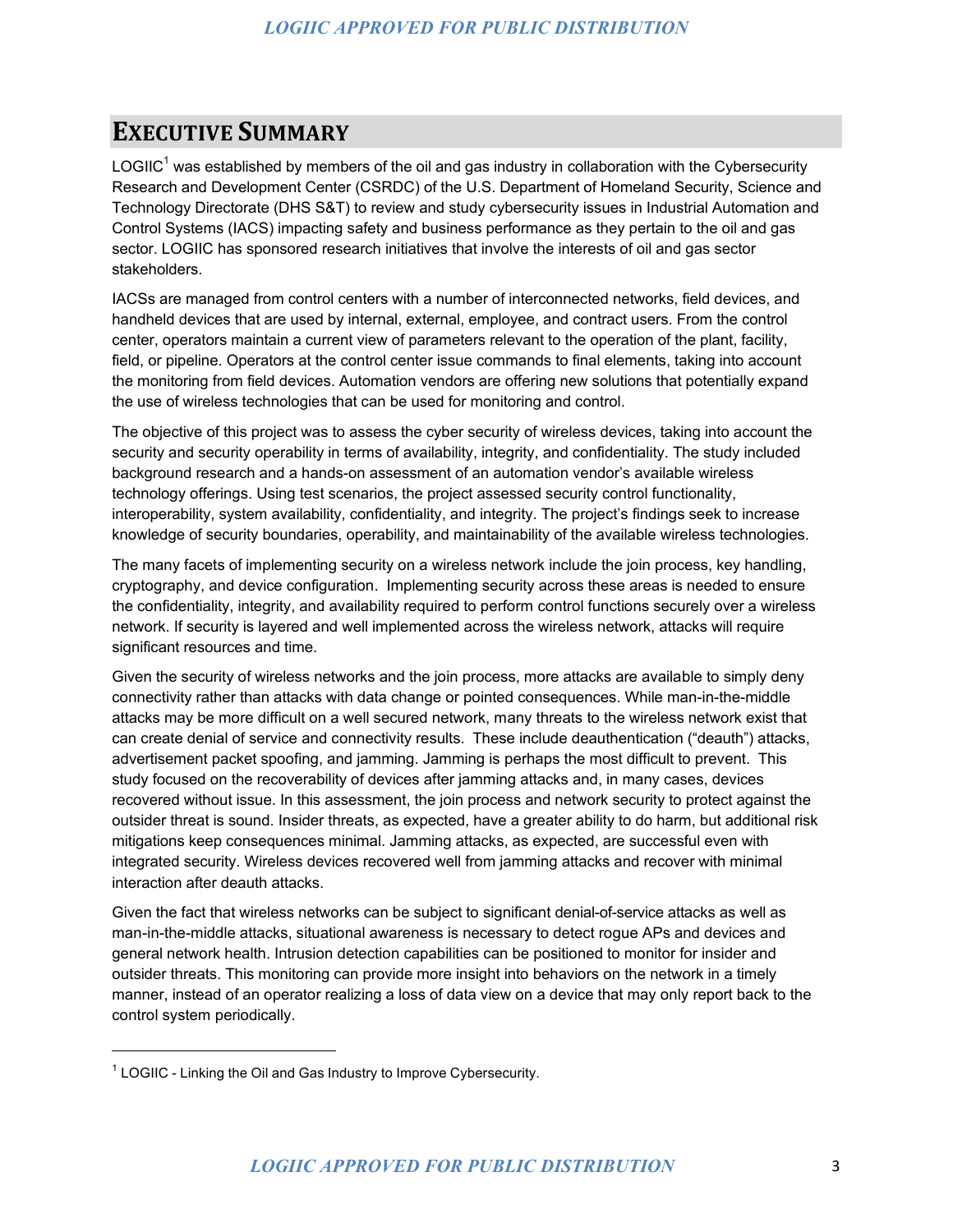Many field devices report data back to the control systems over the wireless network (e.g., control capability occurs on handheld devices for mobile operators on a plant floor). In addition to wireless network security, additional access controls and policies on the handheld devices can ensure that control functions are not exploited through easy access of distributed systems.

Like all network security methods, patching and updating are necessary to maintain a high level of security. A changing threat landscape and the increased commonality of the Wireless Highway Addressable Remote Transducer (HART) protocol requires the maintenance of strong security such as key maintenance and protection, system updates, and risk mitigation. Over time, it is expected that WiFi will continue to be an attractive target and Wireless HART may become more common. This will result in advanced attacks and toolkits available to the adversary. Asset owners must continuously maintain due diligence related to security of wireless networks based on the changing threat landscape.

The risks associated with performing control over a wireless network should be matched against the corporate operational risk profile. Considerations should include the implementation of security at all levels of the wireless network, patching and maintenance, and the structure of the network join process. Because jamming and other denial-of-service attacks can cause non-permanent loss of control and loss of view, utilizing wireless for control functions should be considered carefully before implementation. Using wireless with control functions would likely be limited to noncritical applications that are not impacted by potential delays from jamming. Wireless is not recommended for safety functions.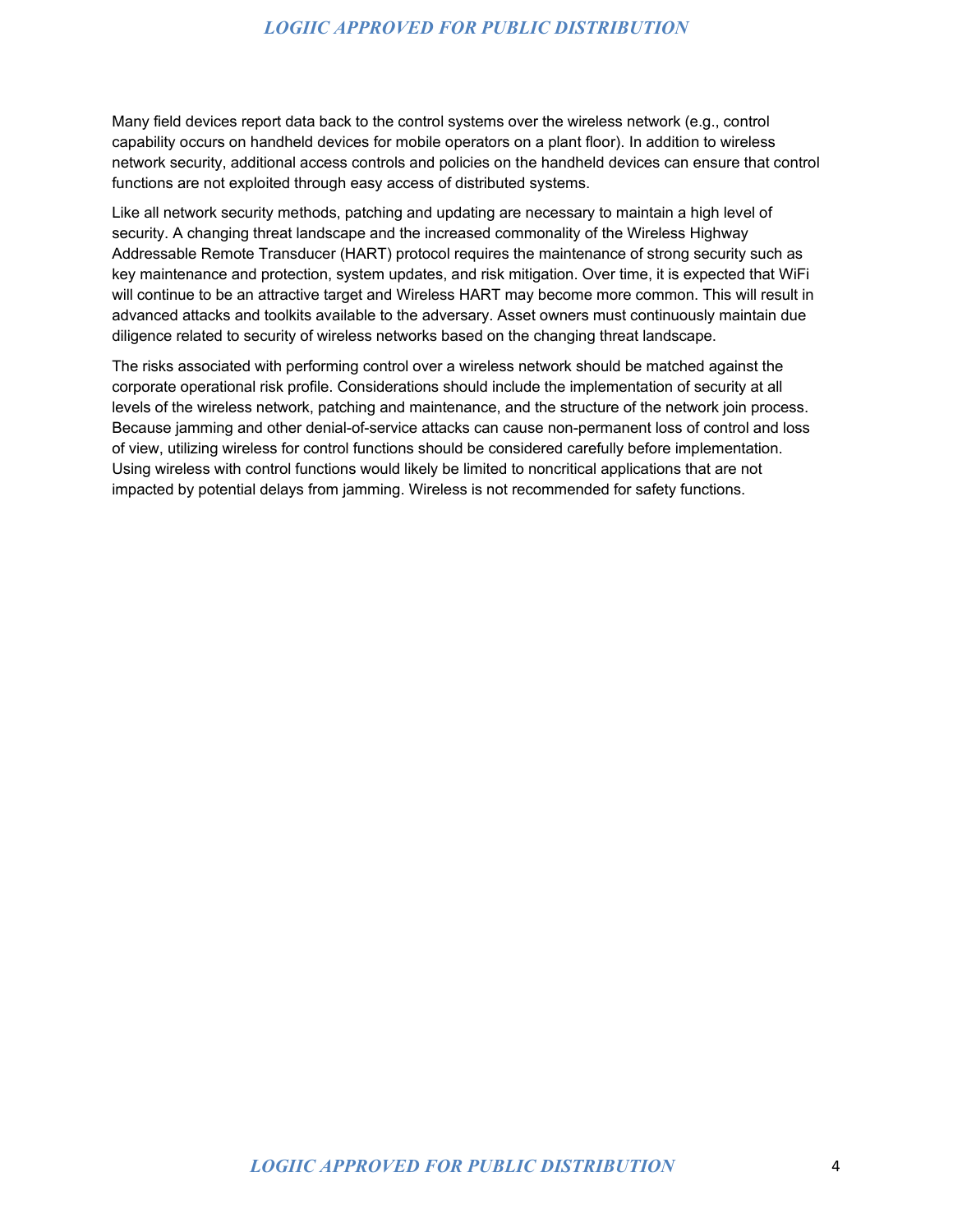### **Contents**

| $\mathbf{1}$ |  |
|--------------|--|
| 1.1.         |  |
| 2            |  |
| 3            |  |
| 3.1          |  |
| 3.2          |  |
| 3.3          |  |
| 4            |  |
| 4.1          |  |
| 4.2          |  |
| 4.3          |  |
| 4.4          |  |
| 4.5          |  |
| 5            |  |
|              |  |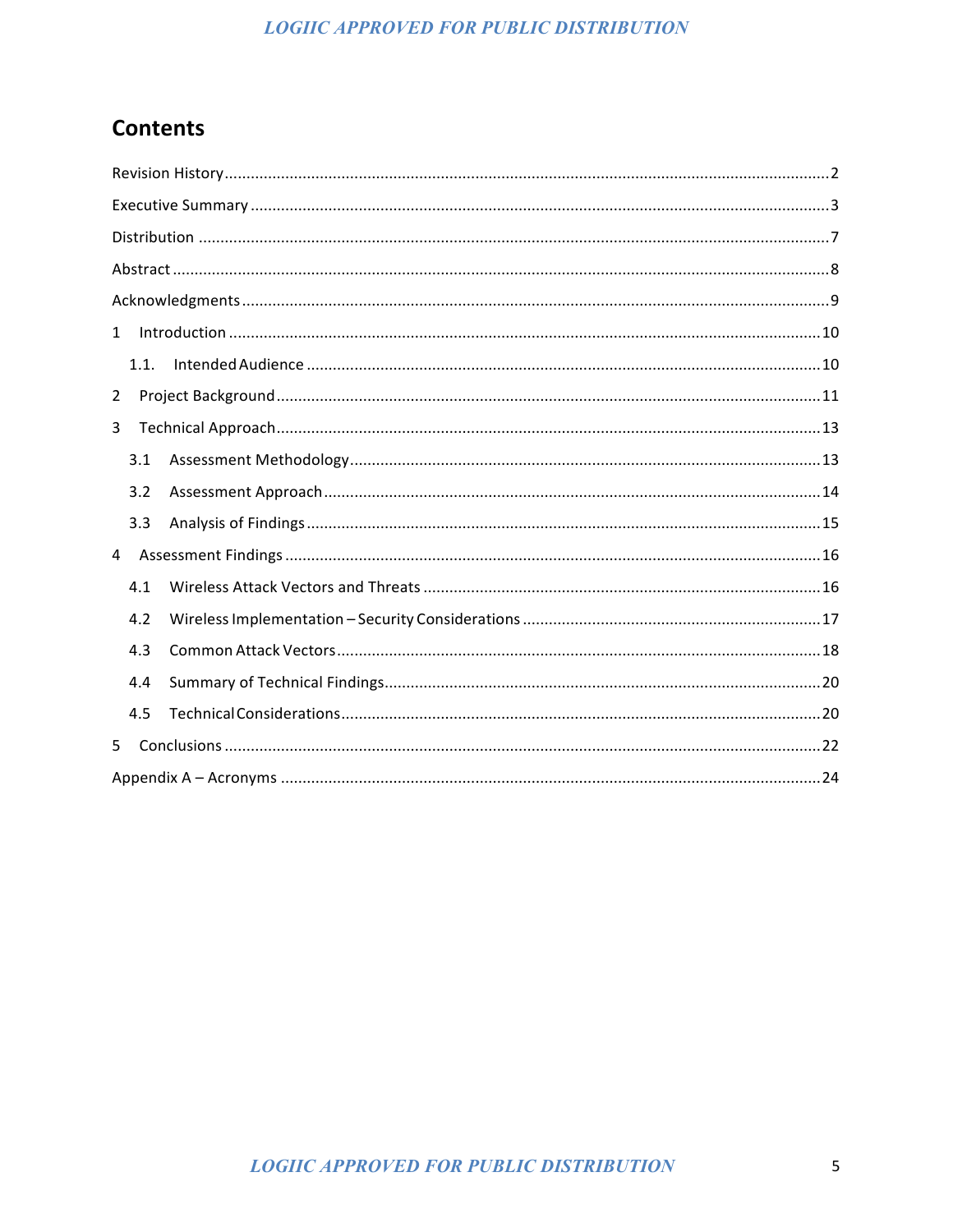### **List of Tables**

# **List of Figures**

|--|--|--|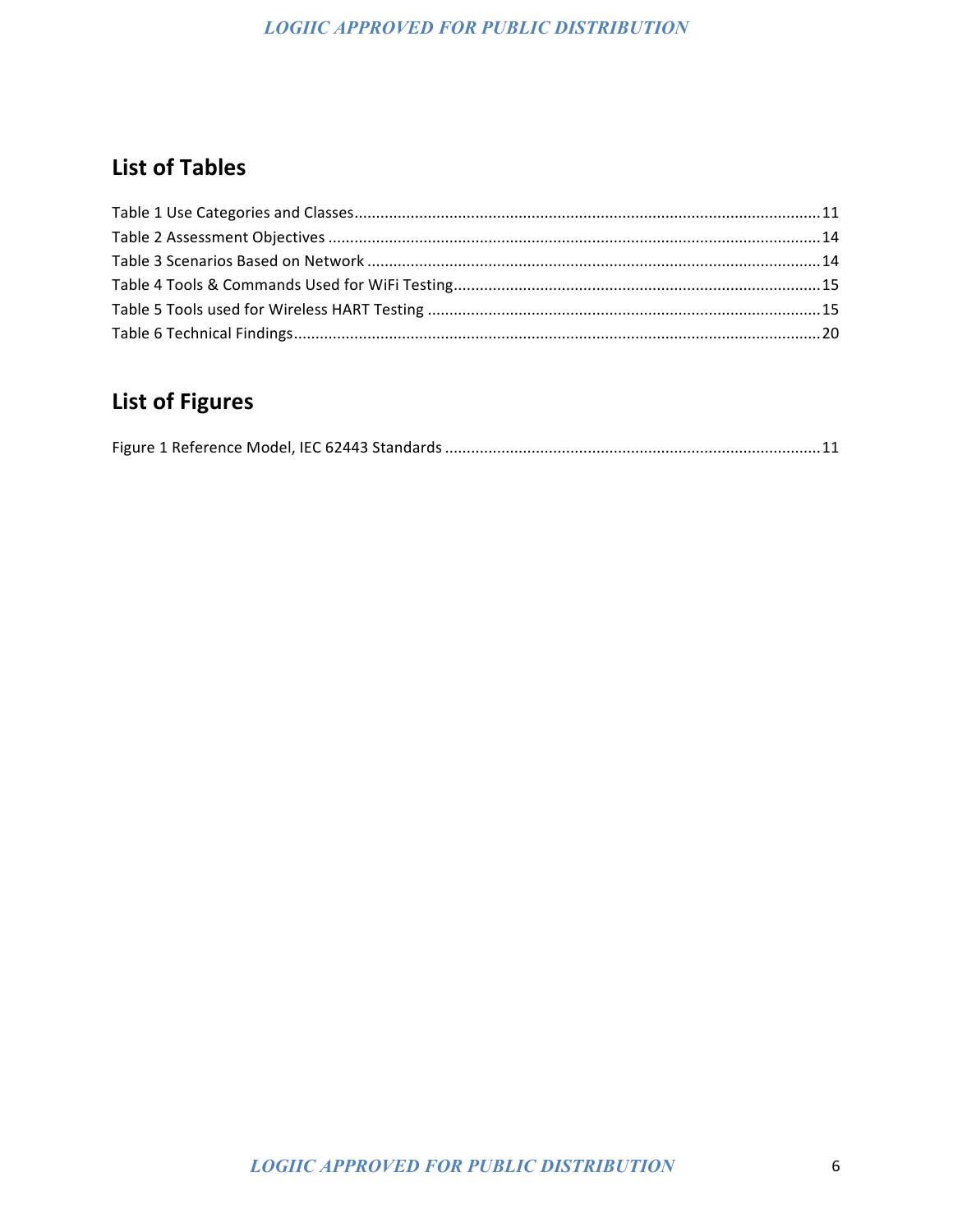## **DISTRIBUTION**

This report is approved by the U.S. Department of Homeland Security and the LOGIIC Executive Committee for unlimited public distribution.

Copyright © 2013 The Automation Federation. All rights reserved.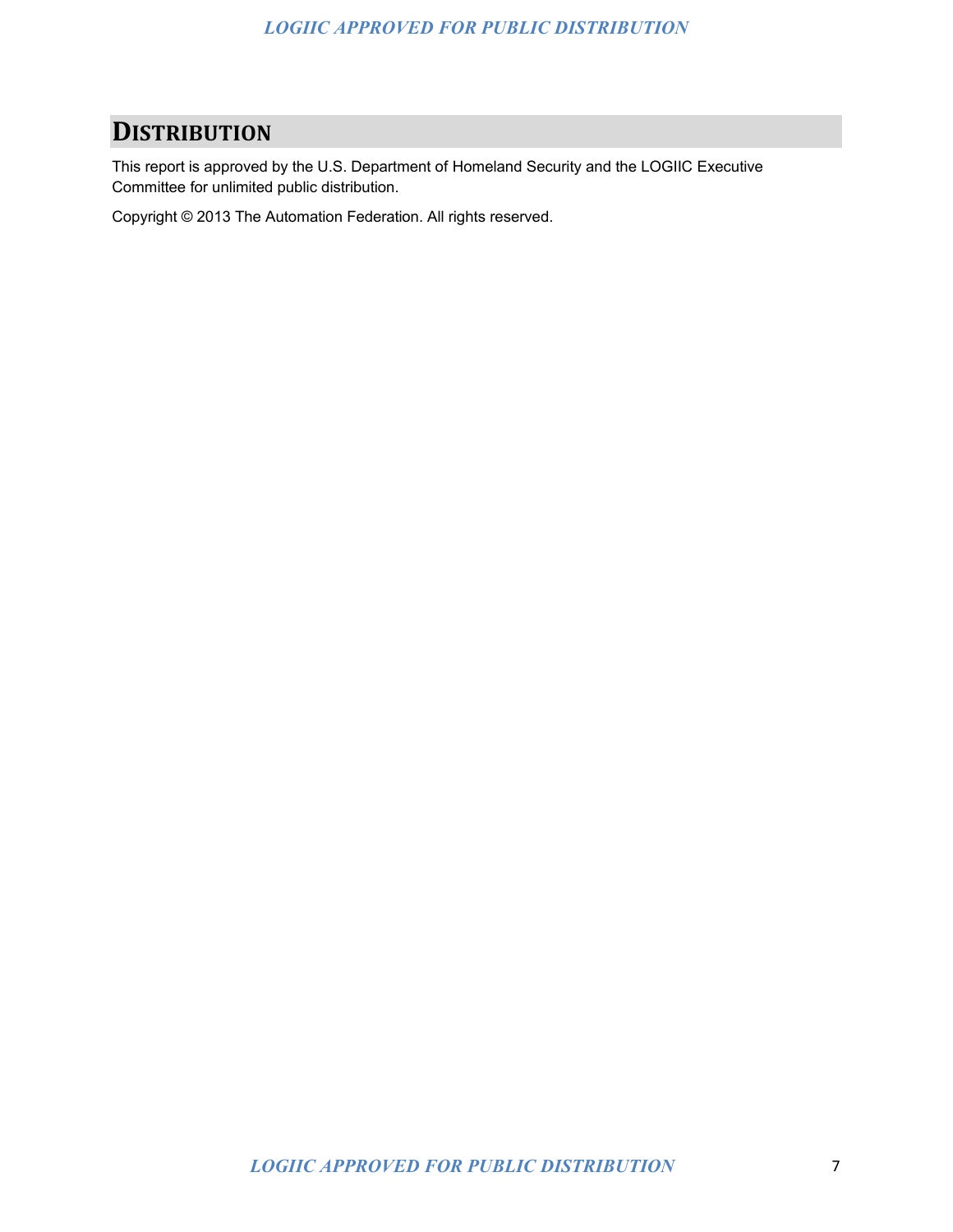# **ABSTRACT**

LOGIIC<sup>2</sup>, established by members of the oil and gas industry in collaboration with the Cybersecurity Research and Development Center (CSRDC) of the U.S. Department of Homeland Security, Science and Technology Directorate (DHS S&T), sponsor research initiatives that involve the interests of oil and gas sector stakeholders.

Industrial Automation and Control Systems (IACS) are managed from control centers with a number of interconnected networks, field devices, and handheld devices that are operated by internal, external, employee, and contract users. From the control center, operators maintain a current view of parameters relevant to the operation of the plant, facility, field, or pipeline and issue control commands to final elements, taking into account the monitoring from field devices. Automation vendors are offering new solutions that potentially expand the use of wireless technologies that can be used for monitoring and control.

The objective of this project was to assess the cyber security of wireless devices, taking into account the security and security operability in terms of availability, integrity, and confidentiality. The study included background research and a hands-on assessment of an automation vendor's available wireless technology offerings. Using test scenarios, the project assessed security control functionality, interoperability, system availability, confidentiality, and integrity. The project's findings seek to increase knowledge of security boundaries, operability, and maintainability of the available wireless technologies. This report discusses the assessment attributes, findings, and considerations for using wireless in process control environments.

 

 $2$  LOGIIC - Linking the Oil and Gas Industry to Improve Cybersecurity.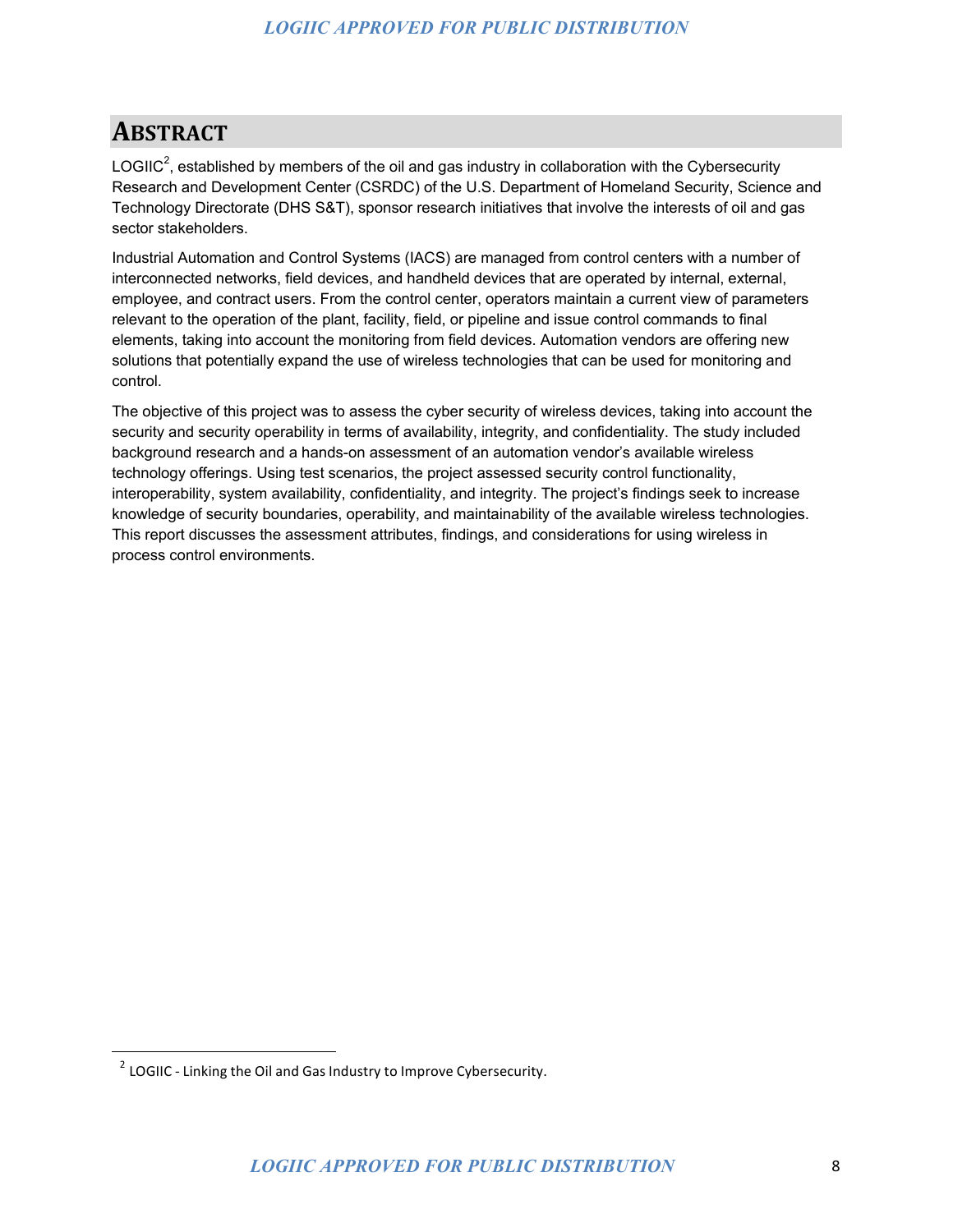### **ACKNOWLEDGMENTS**

The project to evaluate wireless technologies was developed and guided by the members of the LOGIIC, who devote their time and expertise to conducting projects that will lead to cybersecurity improvements in the oil and gas industry, and in the IACS community in general. LOGIIC would like to thank the U.S. Department of Homeland Security, Science and Technology Directorate, for providing leadership, vision, and commitment to enhancing cybersecurity. The Automation Federation serves as the LOGIIC host organization and provides a needed home and legal framework for our efforts. We would also like to express our appreciation for the work of our team of subject matter experts who refined the evaluation strategy, performed the system evaluations, and developed the project reports. Since the inception of LOGIIC, the scientific research organization SRI International has provided coordination, project management, and subject matter expertise.

The work performed on this project by SRI International and its subcontractors was funded under contract by the U.S. Department of Homeland Security (DHS) Science and Technology (S&T) Directorate. The content is solely the product of LOGIIC and does not necessarily represent the official views of DHS.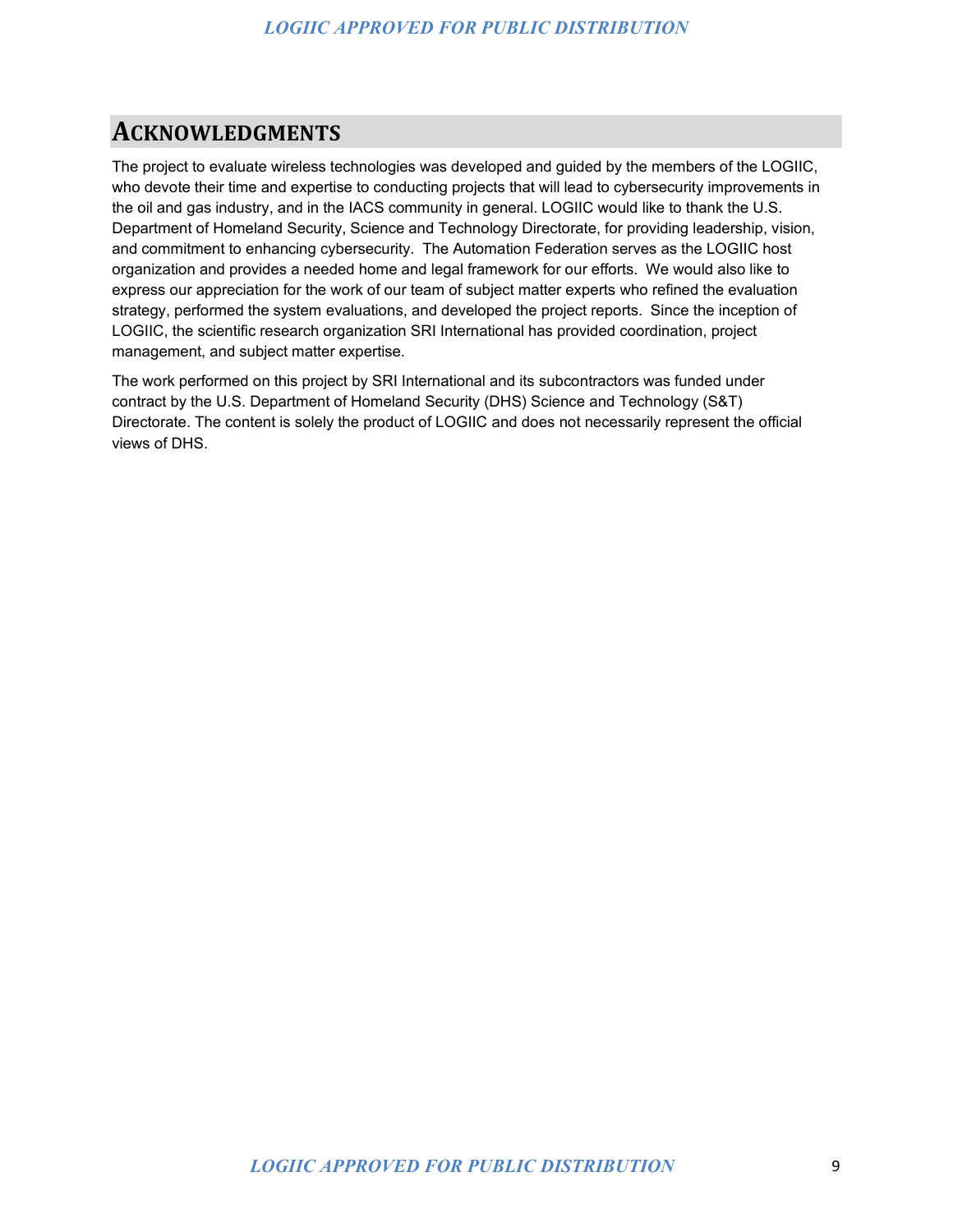# **1 INTRODUCTION**

LOGIIC was established to review and study cybersecurity issues as they pertain to the oil and gas sector, and has sponsored research initiatives that involve the interests of oil and gas sector stakeholders. LOGIIC initiatives are applicable to many industries with control systems.

Industrial Automation and Control Systems (IACS) are managed from control centers with a number of interconnected networks, field devices, and handheld devices that are operated by internal, external, employee, and contract users. From the control center, operators maintain a current view of parameters relevant to the operation of the plant, facility, field, or pipeline and issue control commands to final elements, taking into account the monitoring from field devices. Automation vendors are offering new solutions that potentially expand the use of wireless technologies that can be used for monitoring and control.

The objective of this project is to assess the cyber security of wireless devices, taking into account the security and security operability in terms of availability, integrity and confidentiality. The project considers the automation vendor's ability to maintain security features through the lifecycle of the automation solution. The project included background research and a hands-on assessment of an automation vendor's available wireless technology offerings. Using test scenarios, the project assessed security control functionality, interoperability, system availability, confidentiality, and integrity. The project's findings provide each LOGIIC member company with the knowledge of security boundaries, operability, and maintainability of the available wireless technologies.

This report presents overarching conclusions on the use of wireless technology in an IACS environment. These conclusions are a result of technical assessment and analysis. Technical viability, implementation, maintenance, and usability were all considered in determining the level of security available in wireless technologies. This report aims to (1) convey important factors in the consideration of wireless technology in an IACS environment and (2) support a dialogue between asset owners and automation vendors.

#### **1.1.IntendedAudience**

The intended audience for this report is the IACS technical and security communities; automation vendors, and security vendors.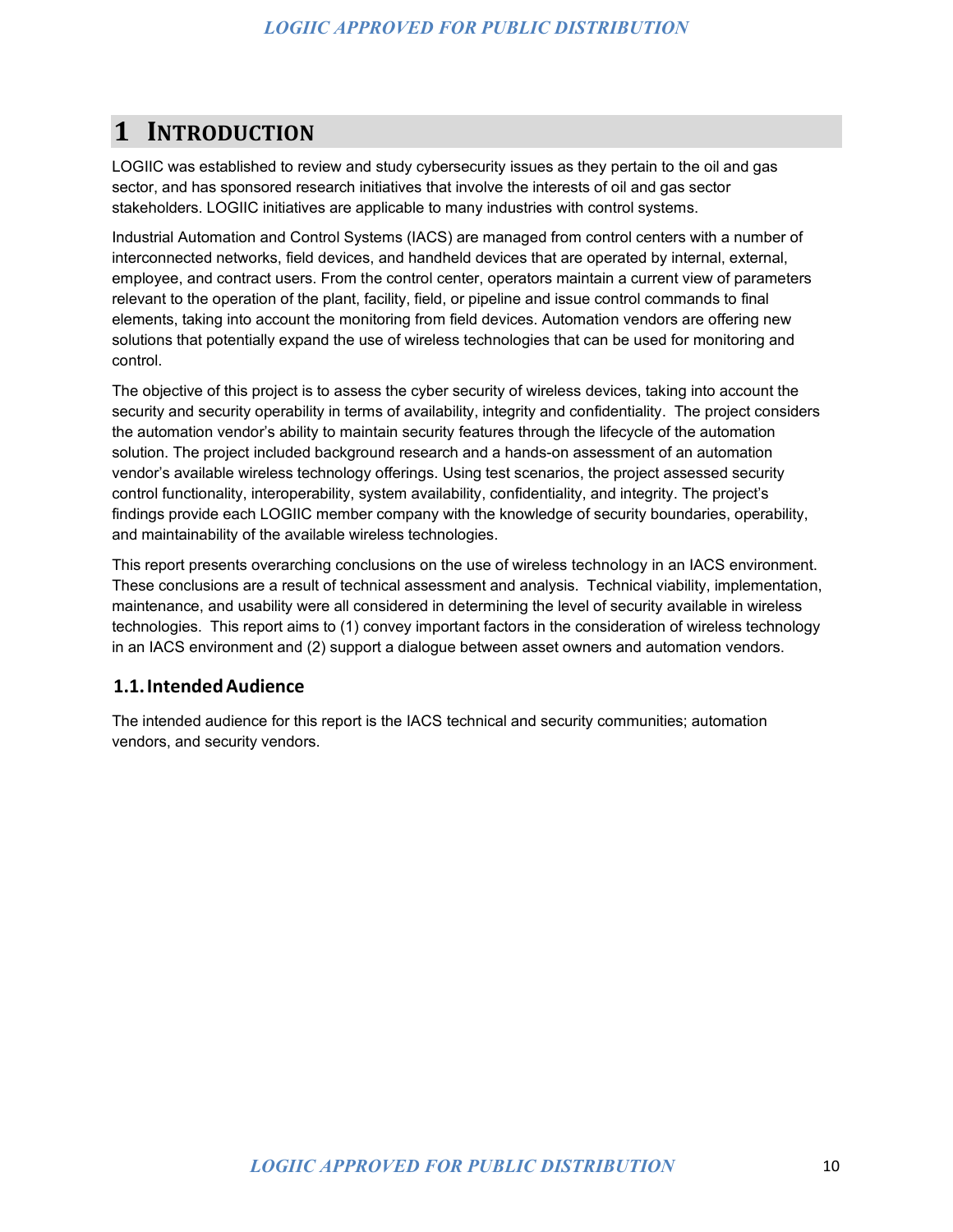# **2 PROJECT BACKGROUND**

When defining this project, the LOGIIC members chose to scope the assessment of wireless within the areas defined in the section below. This project includes wireless technologies used with equipment and integrated systems that are part of Level 0, 1, 2, and 3 with their extension into Levels 3.5 and 4 (see Figure 1). (Safety systems were not included in the assessment phase of this project.)



**Figure 1 Reference Model, IEC 62443 Standards** 

Wireless solutions were considered within various categories (control and monitoring) and classes (0 to 5) of process control applications (Table 1).

| Category   | Class | Application                          | Description                                                                                                          |                                 |
|------------|-------|--------------------------------------|----------------------------------------------------------------------------------------------------------------------|---------------------------------|
| Safety     | 0     | Emergency action                     | (always critical)                                                                                                    |                                 |
| Control    |       | Closed loop regulatory control       | (often critical)                                                                                                     |                                 |
|            | 2     | Closed loop supervisory control      | (usually non-critical)                                                                                               |                                 |
|            | 3     | Open loop control                    | (human in the loop)                                                                                                  |                                 |
| Monitoring | 4     | Alerting                             | Short-term operational<br>consquences (e.g., event-<br>based maintenance)                                            | of message timeliness increases |
|            | 5     | Logging and<br>downloading/uploading | No immediate operational<br>consequence (e.g., history<br>collection, sequence-of-events,<br>preventive maintenance) | Importance                      |

**Table 1 Use Categories and Classes**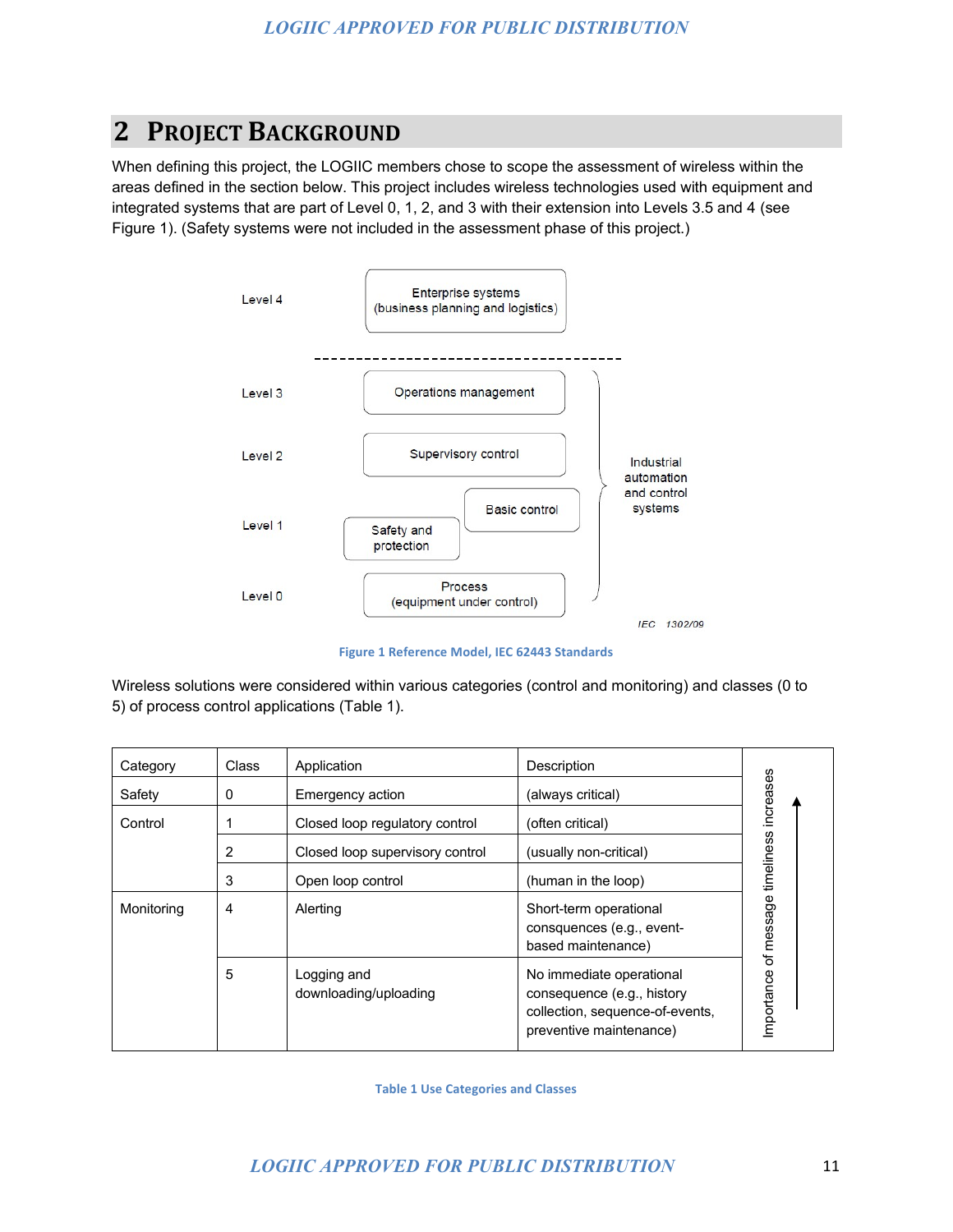The wireless configuration in this assessment was an integral part of the control system architecture. The focus of the assessment was the wireless functionality, and the control applications were not the primary target.

To meet the project objectives, a vendor selection process was established, candidates were evaluated, and selections were made based on established criteria. Likewise, a selection process was established for a wireless subject matter expert to conduct the hands-on testing during the assessment phase. An assessment was conducted using vetted methodologies and approaches. Technical results were collected, analyzed, and documented. This report presents the overarching conclusions regarding wireless technology in an IACS environment that were generated through this assessment and analysis process.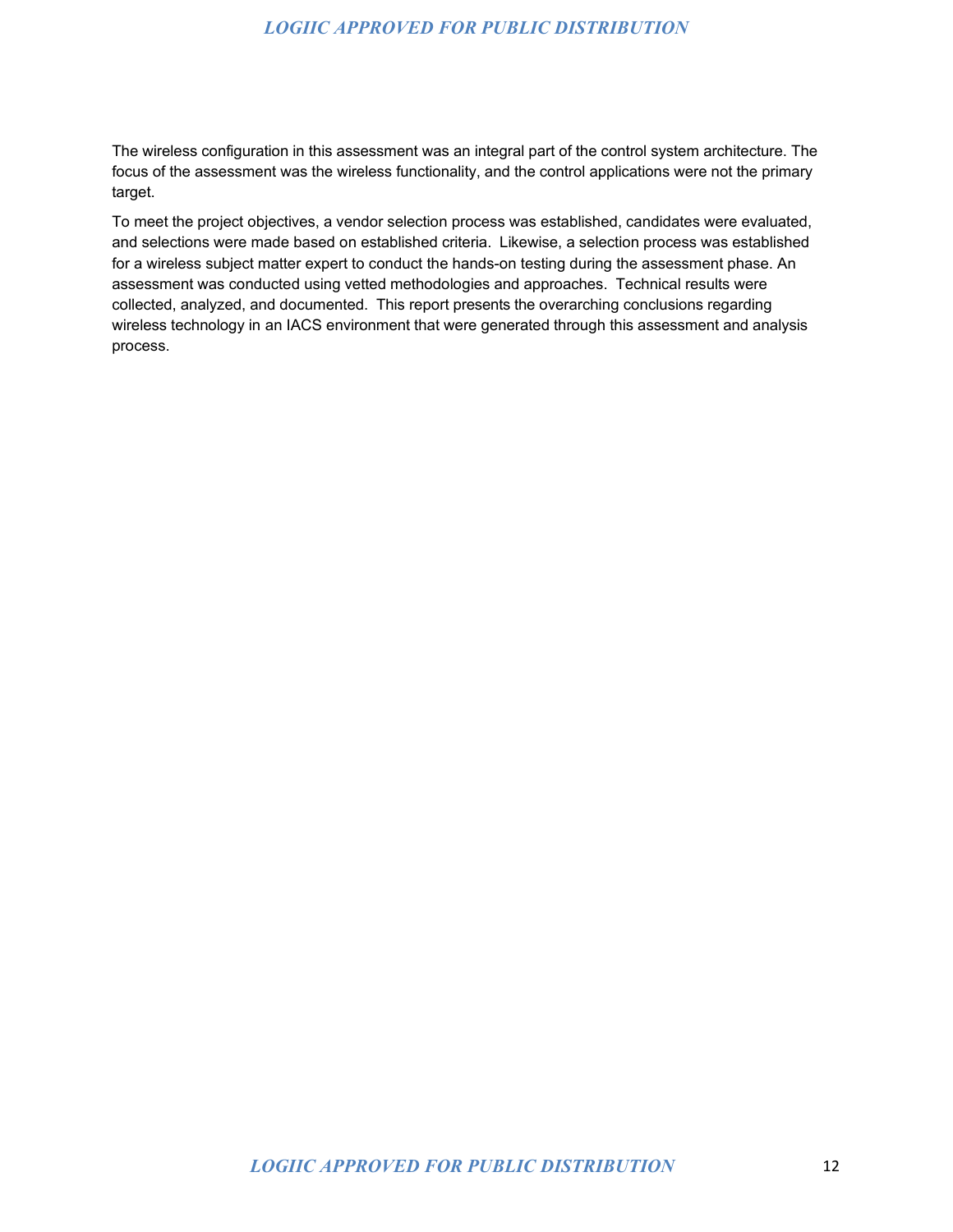# **3 TECHNICAL APPROACH**

A great deal of previous research and analysis exists for the security implications of using wireless technologies. The LOGIIC project conducted significant background investigation into the use of Wireless HART, WiFi, ISA 100 standards, and existing product offerings to scope the overall analysis. Evaluation criteria and core objectives, such as the ability to securely conduct control over wireless in an operational environment, shaped the technical approach and evaluation process.

#### **3.1 Assessment Methodology**

After selecting an automation vendor and wireless subject matter expert (SME), a Test Plan was drafted that included a detailed approach, rules of engagement, defined scope, and assessment objectives. The automation vendor's wireless solution was installed in a test lab in June 2012, and the full assessment occurred in July 2012.

This assessment was considered a partial-knowledge assessment that considers both insider and outsider threats. Although the assessment team had publicly available documentation on the wireless architecture, no insider access was provided prior to the assessment.

During the project planning phase, the LOGIIC technical team defined the following devices and components to be within the scope of the project:

- $\triangleright$  Wireless controllers
- $\triangleright$  Field devices
- $\triangleright$  Wireless to wired gateways
- Wireless video
- $\triangleright$  Handhelds and mobile devices
- $\triangleright$  Sensor networks

The assessment of these devices within the test lab environment used different attack vectors and approaches to determine the security of critical processes and services. The architecture under test represented a typical IACS environment that included a control center, plant environment, field system, and all networking. Safety systems were not included.

The scope of this assessment was based on the objectives of the LOGIIC wireless project. Standard assessment approaches, such as test cases, were used in conjunction with the standard risk equation to ensure all testing expresses a plausible threat. Risk is characterized in terms of threat, vulnerability, and consequence. Only plausible threat vectors and those identified within the rules of engagement were tested. The following high- level steps were followed during the assessment for each device or system of devices:

- 1. Reconnaissance
- 2. Information capture/data retrieval attempts
- 3. Pointed attack
- 4. Denial of service

The attack methods and techniques employed in the assessment align with overarching project objectives: Confidentiality, Integrity, and Availability (Table 2).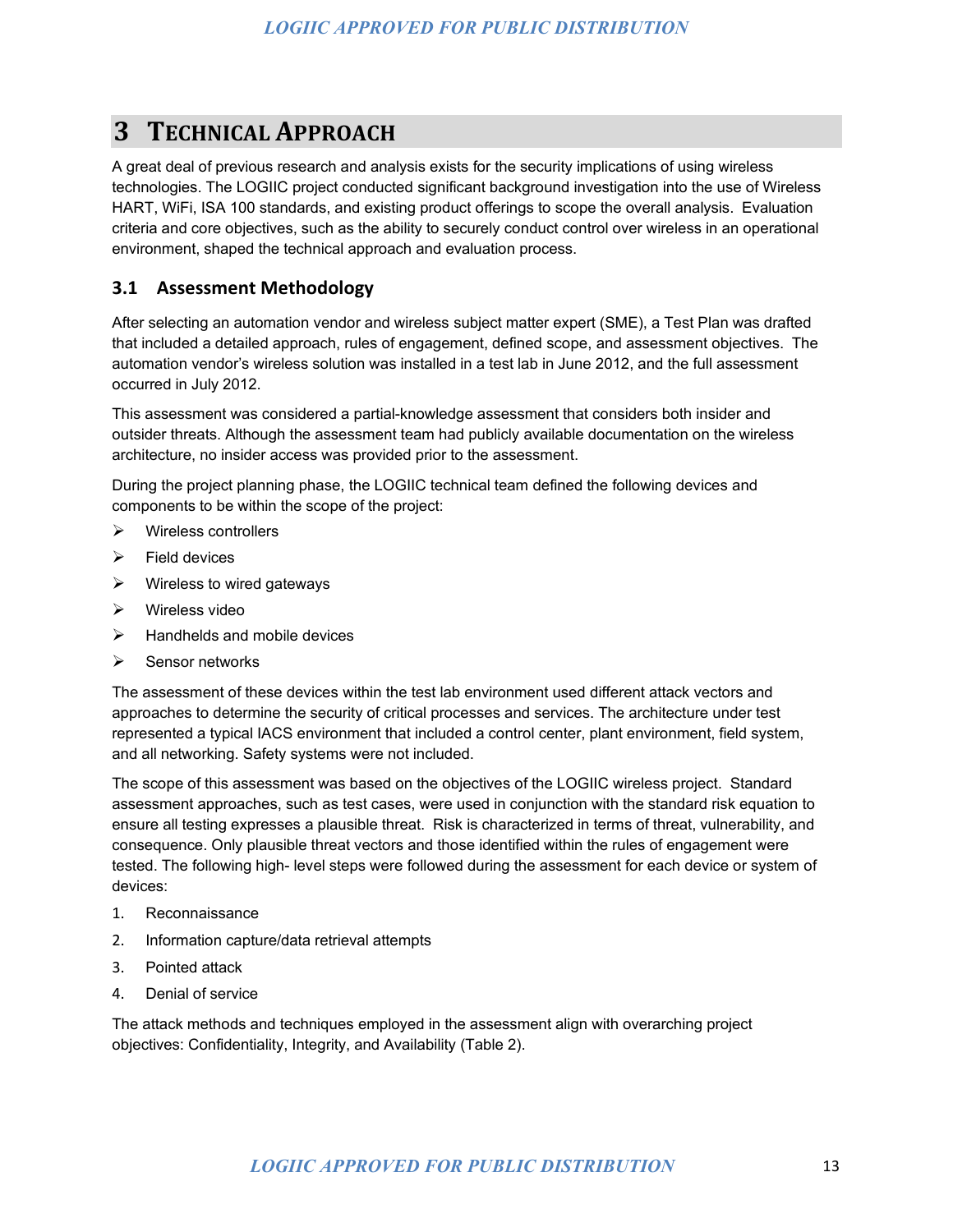| <b>Technique</b>  | <b>Meets Objective</b> |                  |              | <b>Notes</b>                  |
|-------------------|------------------------|------------------|--------------|-------------------------------|
|                   | Confidentiality        | <b>Integrity</b> | Availability |                               |
| Packet Capture    | х                      |                  |              |                               |
| Packet Injection  |                        | X                |              |                               |
| Session Hijacking | x                      | x                |              |                               |
| Man-in-the-middle | χ                      | x                |              |                               |
| Packet Spoofing   |                        | x                |              |                               |
| Packet Replay     | χ                      |                  |              |                               |
| <b>Fuzzing</b>    |                        | x                | x            |                               |
| Denial of Service |                        |                  | x            |                               |
| Limited Jamming   |                        |                  | x            |                               |
| Recon & Research  |                        |                  |              | Pre-work only, info gathering |

#### **Table 2 Assessment Objectives**

#### **3.2 Assessment Approach**

As with all standard assessment approaches, attacks were deemed successful only if they were traceable and reproducible. Specific test scenarios and attack vectors were selected to reflect a plausible threat.

Upon completion of the architecture setup, the SME performed reconnaissance activities on the network and selected comprehensive test vectors to represent insider and outsider threat within the list of acceptable techniques identified above. The selected test vectors included:

- **Jamming**
- **•** Deauth attacks
- **Packet capture and decomposition**
- **Recognized rogue access point**
- **•** Denial of join, joining spoofed network (advertisement attacks)
- Join analysis, crypto analysis, investigation of security implementation
- Trusted insider attempts (scanning, rogue access point attempts)

For each wireless network, tools were employed to test the specific test scenarios listed in Table 3.

| WiFi                | <b>Wireless HART</b>      |
|---------------------|---------------------------|
| Connecting          | Monitoring                |
| Monitoring          | Packet investigation      |
| Scanning            | Rogue gateway and devices |
| Probing             |                           |
| Attacking           |                           |
| Custom scripts      |                           |
| Flooding            |                           |
| Deauth              |                           |
| Rogue access points |                           |

**Table 3 Scenarios Based on Network**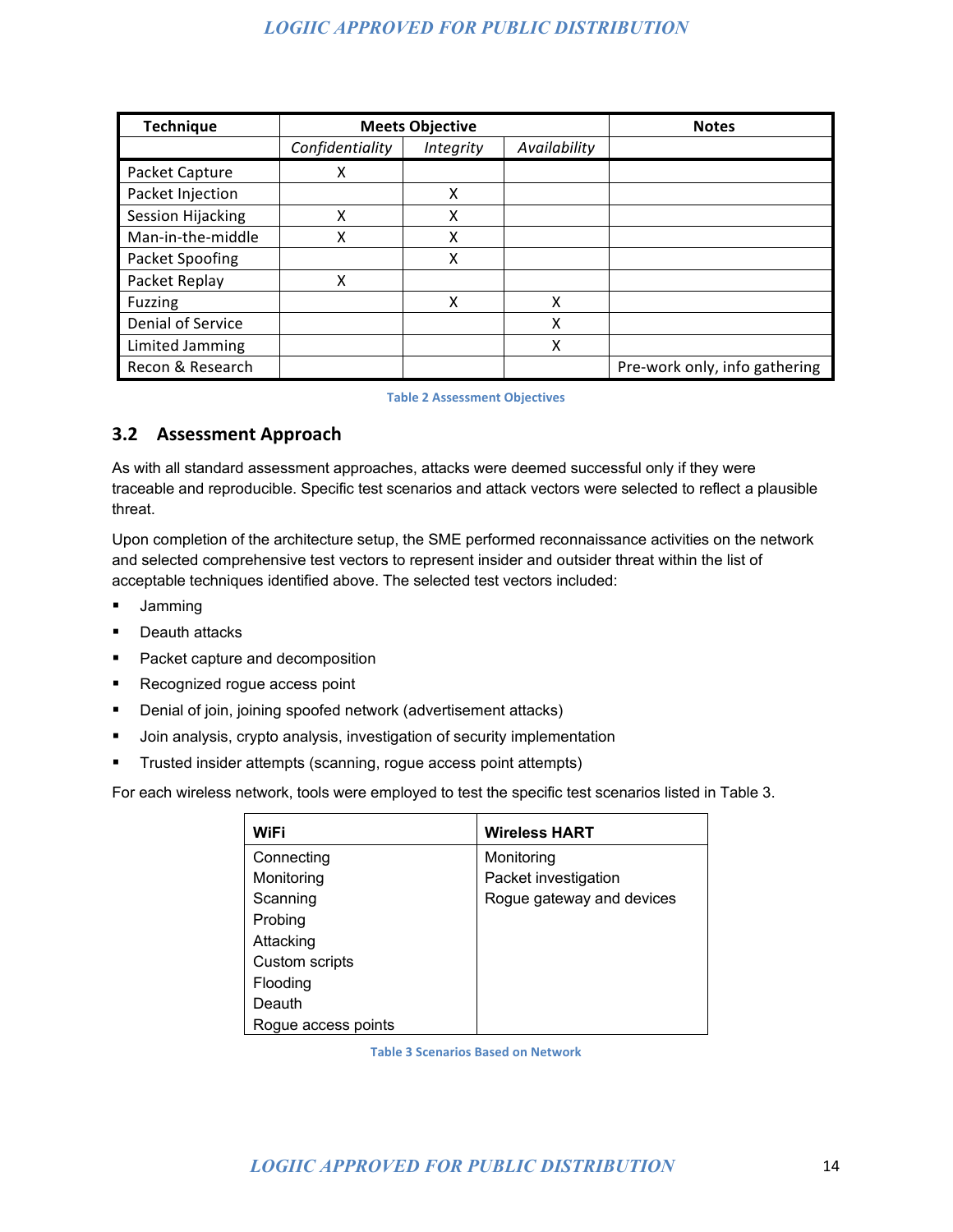These tools are readily available to the public free or for purchase, and therefore available to any adversary. (Tables 4 and 5) Some custom scripts were also developed and used during the test scenarios.

| <b>Connecting</b> | <b>Monitoring</b> | <b>Scanning</b>        | <b>Probing</b> | <b>Attacking</b>       |
|-------------------|-------------------|------------------------|----------------|------------------------|
| airmon-ng         | airodump-ng       | nmap                   | netcat         | ettercap-ng            |
| wpa passphrase    | wireshark         | zenmap                 | ssh            | mdk3                   |
| wpa supplicant    |                   | nessus                 | putty          | aireplay-ng            |
| iwconfig          |                   | <b>OCS</b>             | ftp            | airbase-ng             |
| ifconfig          |                   | cisco-password-scanner | browser        | spike                  |
|                   |                   | nipper                 | ping           | metasploit             |
|                   |                   |                        |                | cisco-global-exploiter |

**Table 4 Tools & Commands Used for WiFi Testing**

| <b>Monitoring</b> |                         | Packet Investigation Rogue Gateway and Devices |
|-------------------|-------------------------|------------------------------------------------|
| Wi-Analys         | <b>SCAPY</b>            | TI ZigBee Development Kits                     |
| Ubiqua            | <b>CCM* AES Utility</b> | Awia-Tech                                      |
|                   |                         | <b>Dust Networks</b>                           |
|                   |                         |                                                |

**Table 5 Tools used for Wireless HART Testing** 

The assessment was completed over the course of 2 weeks. The wireless SME assessment team split into groups that focused on each vector or target network (i.e., WiFi team, Wireless HART team, jamming team). The results of the assessment were combined with project research to form conclusions about the use of wireless in a control environment.

#### **3.3 Analysis of Findings**

Findings and conclusions included consideration of multiple data sources:

- **Background research conducted under the project**
- **Engagement with wireless experts across industry and research laboratories**
- **Product documentation from the automation vendor**
- **Assessment test scenario results**
- **Background information on each threat vector provided by the SME**
- Observations during the assessment
- Usability testing

The assessment included testing on a large, complex wireless architecture. Security of the wireless capability was the main objective, but consideration was also given during the testing to the ease of setup, uptime and connection stability, system complexities, usability, and network join times. The SME assessment team, automation vendor, and LOGIIC technical leadership worked together to form overarching conclusions. A consensus was reached among all participants on these findings, which are discussed in Section 4.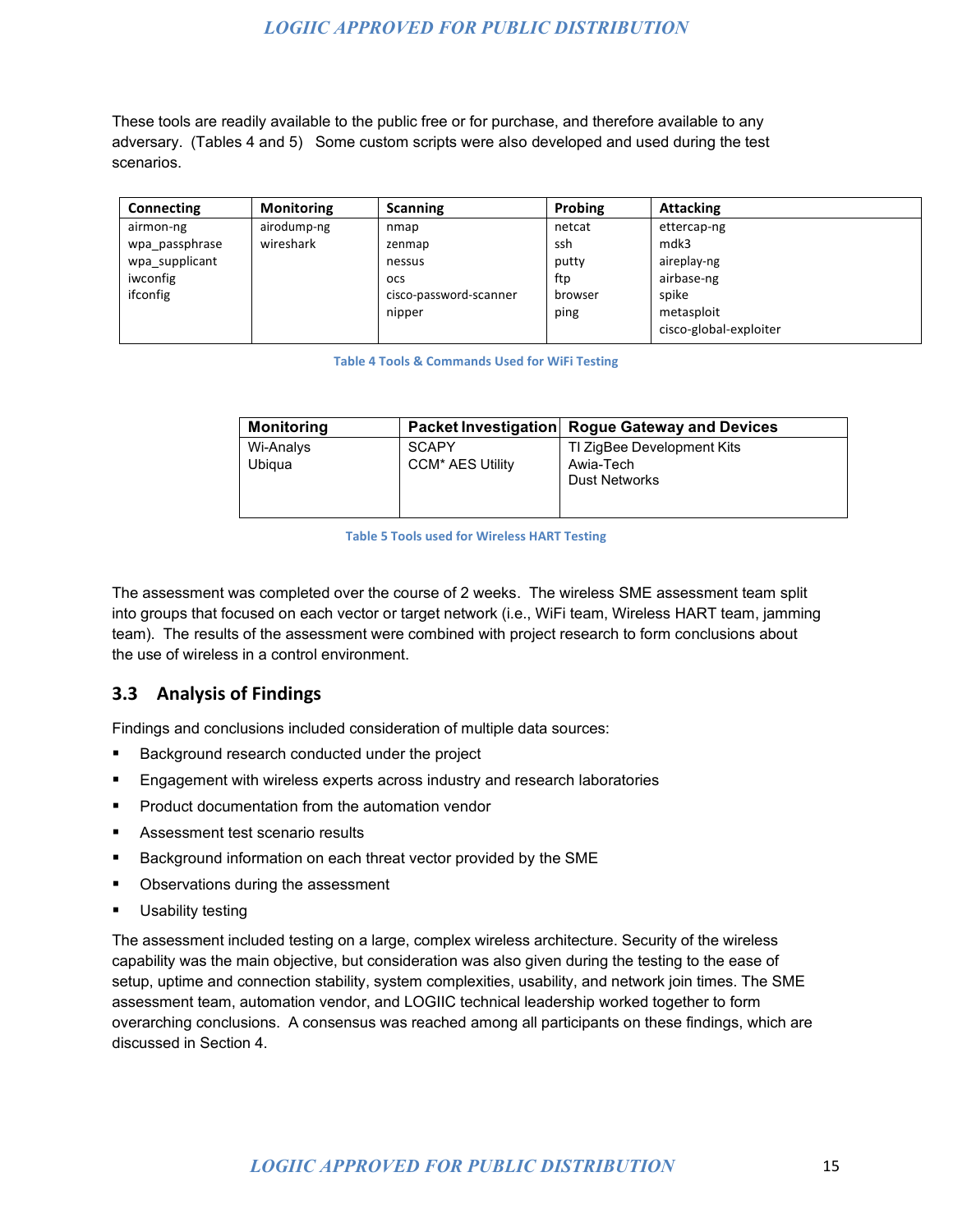### **4 ASSESSMENT FINDINGS**

The findings enumerated in this section offer conclusions about the use of wireless in an IACS environment.

#### **4.1 Wireless Attack Vectors and Threats**

Wireless networks often make attractive targets, in part because of early, less secure protocols. The shift to using wireless for critical operational systems has warranted caution from the industry. In general, industry seeks to facilitate operations and make core processes more efficient. However, this desire must be balanced against security and confidence in the technology. Much depends on implementation of the wireless network, as discussed later in this report, and threat resources. Although wireless may be a more attractive target, it is not necessarily an easier target if it is implemented securely.

#### **4.1.1 Insider and Outsider Threats**

Threats to wireless networks, like all networks, can be characterized as insider or outsider. It can be assumed that insider threats can do more damage than outsider threats. Insider threats to the wireless network indicate a successful exploitation of a vulnerability to perimeter security or access to the network join key. The assessment conducted under this project spent equal time testing outsider and insider threat vectors. Several factors must be considered when characterizing threats to wireless networking, specifically in an IACS environment.

WiFi networks may be more well-known in the threat community than Wireless HART networks. Unlike a common wireless network or public hot spot, adversaries would require reconnaissance of the network or some background information on an IACS network in order to exploit control functions on the wireless network with speed and stealthiness (that is, if the wireless network is implemented securely). A threat may select an easier vector if the goal of attack is a specific manipulation of a control function. As discussed in the following section, denial-of-service attacks on wireless networks may be an exception.

Available tools to exploit and attack wireless network are plentiful. However, advanced attacks on cryptography, man-in-the-middle, and detailed fuzzing attacks require significant resources and time. Sophisticated Wireless HART toolkits that assist in attack scenarios do not yet exist. It is assumed, however, that like all networking technologies, available attacks, malcode, and toolkits will become more readily available over time.

Preventing outsider threats requires careful implementation of the wireless network, including a sophisticated join and re-join process, a successful cryptographic implementation, and well-planned layered defenses. Likewise, these controls must be maintained and updated as new threats arise. Trusted insider testing (with the join key provided) conducted during the assessment provided findings for the team to analyze. Trusted insiders had the ability to join an undetected rogue device to the network, map the network, and scan for potential vulnerabilities. Preventing insider threats is highly dependent on those layered controls with role-based access, and in some cases physical security. An insider threat often has the ability to map the network and fingerprint systems. They may also leverage devices on the network, including those with common vulnerabilities that are reliant on perimeter security for protection. Network flooding is particularly efficient in disrupting the network as an insider. Lastly, detecting an insider threat is highly dependent on network monitoring. Devices join and rejoin the network periodically, which can mean situational awareness and joins to the wireless network are not often monitored. Awareness of rogue device presence or network anomalies is important in preventing damage by an insider threat.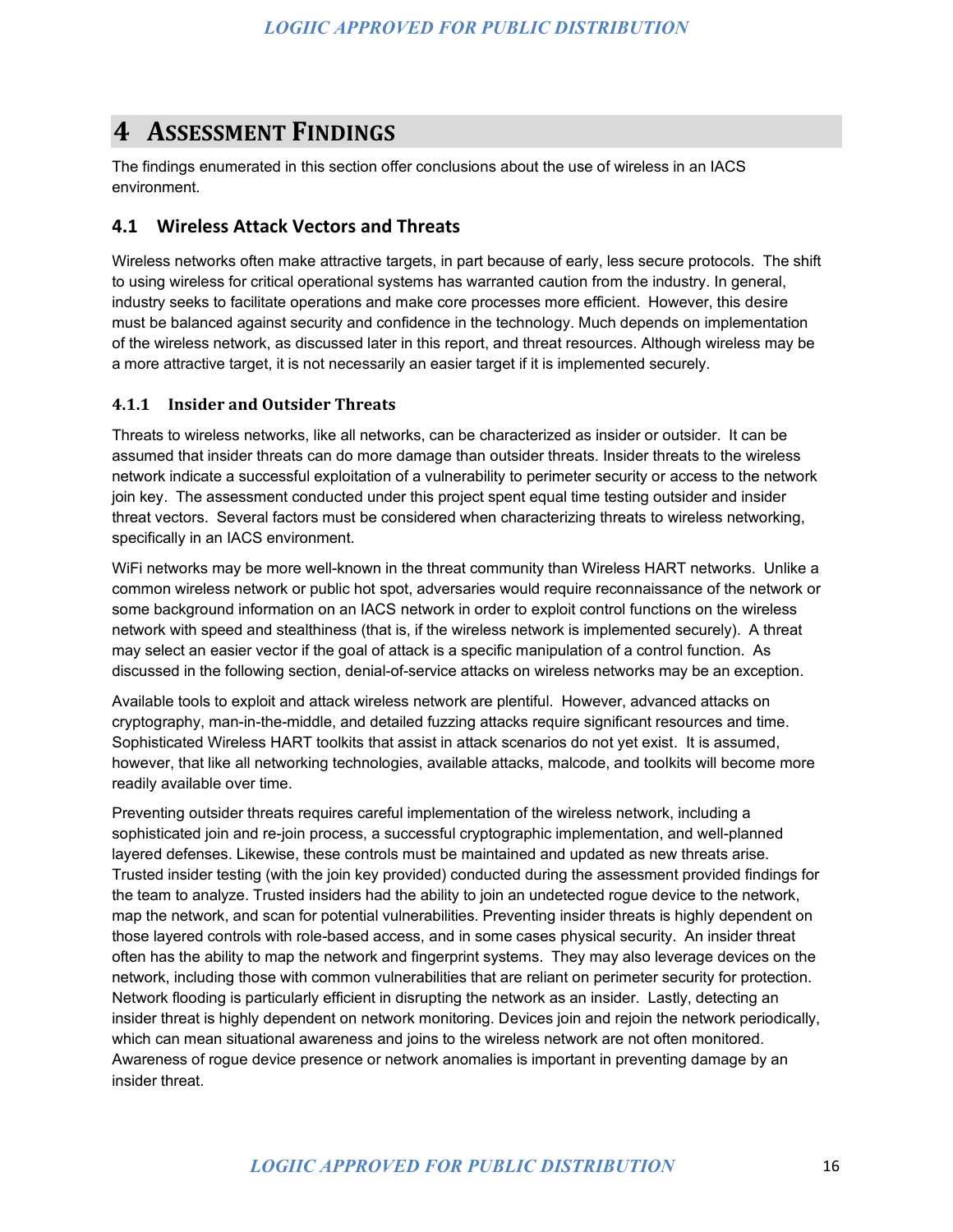#### **4.1.2 Denial of Service**

Denial-of-service attacks can be a reality for all networks, but wireless networks are also subject to jamming, making denial of service an increased concern. Denial-of-service attacks also require less reconnaissance and knowledge, and at times fewer resources, if simple disruption is the objective of the attack. Deauth attacks, jamming, network flooding, and fuzzing are all examples of denial-of-service attacks explored during the assessment conducted under this project. Each is discussed in detail under Section 4.3, but it should be recognized that denial of service is a significant threat vector to wireless and should be considered, given critical operations that may be conducted over the network.

Denial-of-service attacks are difficult to prevent, but in many cases during the assessment process, devices and the network itself recover once the attack is stopped. In these cases, a persistent threat is required to utilize resources and risk their identification for extended periods of time to create a relatively low consequence.

#### **4.1.3 Man-in-the-Middle**

Successful man-in-the-middle attacks require penetration of the network as an outsider, or insider access. Also required are sophisticated tools, an understanding of the network, and an exploitable vulnerability. In many cases, attacks must be focused on lower network levels using a sophisticated attack vector. For example, Wireless HART packet injection and man-in-the-middle attacks are highly complex, are resource and time-intensive, and require toolkits not yet readily available. While man-in-themiddle attacks have more pointed objectives than denial of service, they also require more effort and resources. During the assessment conducted under this project, well-implemented security on the wireless network prevented successful man-in-the-middle attacks.

#### **4.2 WirelessImplementation – Security Considerations**

A significant finding from the research and assessment activities is importance of the implementation of security within the wireless network. Several elements within the network must be secured according to standards or highest available protection levels to ensure the entire viability of the network. These elements are discussed below.

#### **4.2.1 Network Join Process**

During the assessment, significant research was conducted on the network join process, join packet, network timing, and cryptography. The use of network and session keys, join key rotation, and key structure, protection, and use policies all contribute to the overall security of the network. Incorrect implementation of these can create exploitable weaknesses in the network, offering an avenue of attack by an outsider. During the assessment, an investigation of the join process and key structure on the test lab architecture concluded that the network security was strong and implementation was thorough, with layered security. The SME's investigation thoroughly considered all aspects of the join process and the cryptography. All findings indicated that the network join process was sound and well planned. For example, the join key rotation process was secure, a common and current key for the join and rejoin process was used, and the session and network keys were encrypted. As a result of the test, it was determined that an outsider would not be able to join the network without a join key. Therefore, handling and protecting the join key within the organization is important. Join keys for Wireless HART are shared out-of-band and require physical access to the device. All session keys are sent encrypted using the join key. Proper methods should be used to destroy or clear devices before they are discarded to protect join and session keys on the device. Security of Wireless HART network is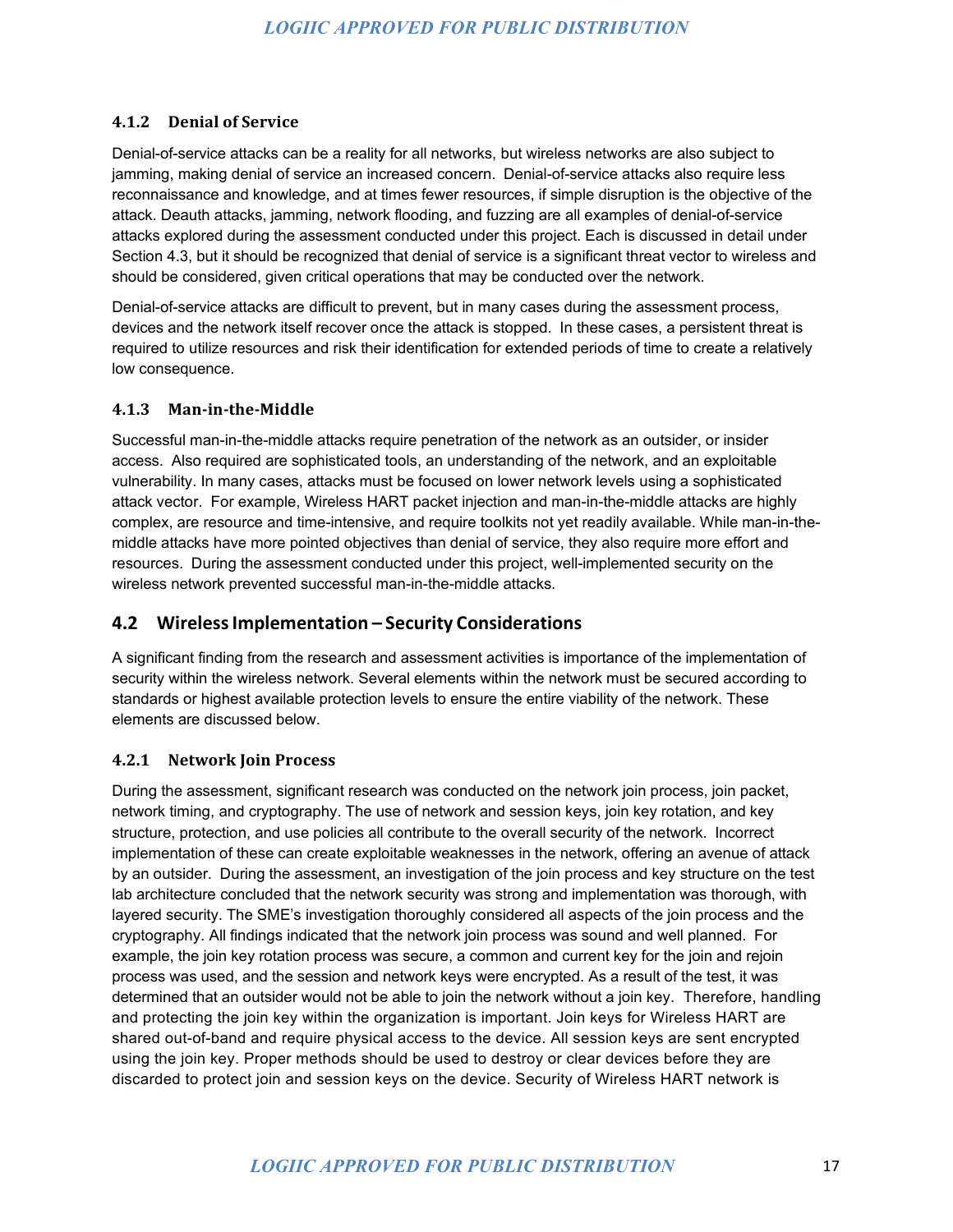based on protection of keys and the AES-128 algorithm. With no join key provided, attack vectors from the outsider would be highly sophisticated and require toolsets that do not yet exist.

This assessment finding indicated the overall importance of securing the join process. Join key rotation and the entire join process illustrate extensive planning in the implementation of security throughout the process. Asset owners that choose to implement a wireless network should fully explore or test the join process within an offered solution. Given the criticality of the join process in the overall security of the network, significant emphasis should be placed on evaluating the join process prior to implementation.

As expected, jamming can prevent a device from joining a valid network. Jamming was the only test vector able to compromise the join and impact availability. Jamming is discussed in later sections of this report.

#### **4.2.2 Cryptographic Attributes**

The assessment verified that the wireless network under test used encryption for the join key and session key. Careful implementation of cryptography throughout the join and rejoin process is important to ensure no exploitable weaknesses exist. For example, the SME conducted an extensive investigation of the Nonce<sup>3</sup> process on the Wireless HART network. Analysis of the cryptography implementation concluded that the Nonce process was highly secure. Mishandling the Nonce can create a vulnerability to replay attacks and add to the plausibility of breaking the encryption. It was concluded that successful completion of an attack exploiting the cryptography and injecting a packet would be extremely resourceintensive, with possibly an improbable chance of success. This results in the conclusion that on a wireless network with a secure join process, analyzing and breaking well-implemented cryptography is an unattractive and unlikely threat vector.

#### **4.2.3 Network Resilience**

In addition to the secure implementation of the join process, cryptography, and key handling, overall resilience of the wireless network is a consideration when conducting critical operations. Discussed further in Section 4.5, wireless networks can be subject to threat vectors creating denial of service and connectivity. Device recoverability and the rejoin process must be sound and tested to ensure the network recovers after a denial of service.

#### **4.3 Common Attack Vectors**

The assessment conducted under this project tested insider and outsider threat vectors. These vectors were selected based on the scope and objectives defined in the project. Readily available tools, custom scripting, and common exploits were used collectively to assess the security of the wireless network and understand the impacts of specific vectors.

#### **4.3.1 Ad Packet Spoofing**

During the assessment, significant testing was conducted using spoofed network advertising packets. Bombardment of false advertisements can prevent a wireless device from connecting to a valid network. This was demonstrated during the assessment. A wireless device under test attempted to join the rogue network, but did not actually connect. During the assessment, this attack was successful at denying

 $3$  Nonce ("Number Once") is a random number used in cryptography as part of the authentication process. The implementation of the Nonce, its use with the join key, and mathematical derivation should all be done correctly to ensure the authentication process is secure.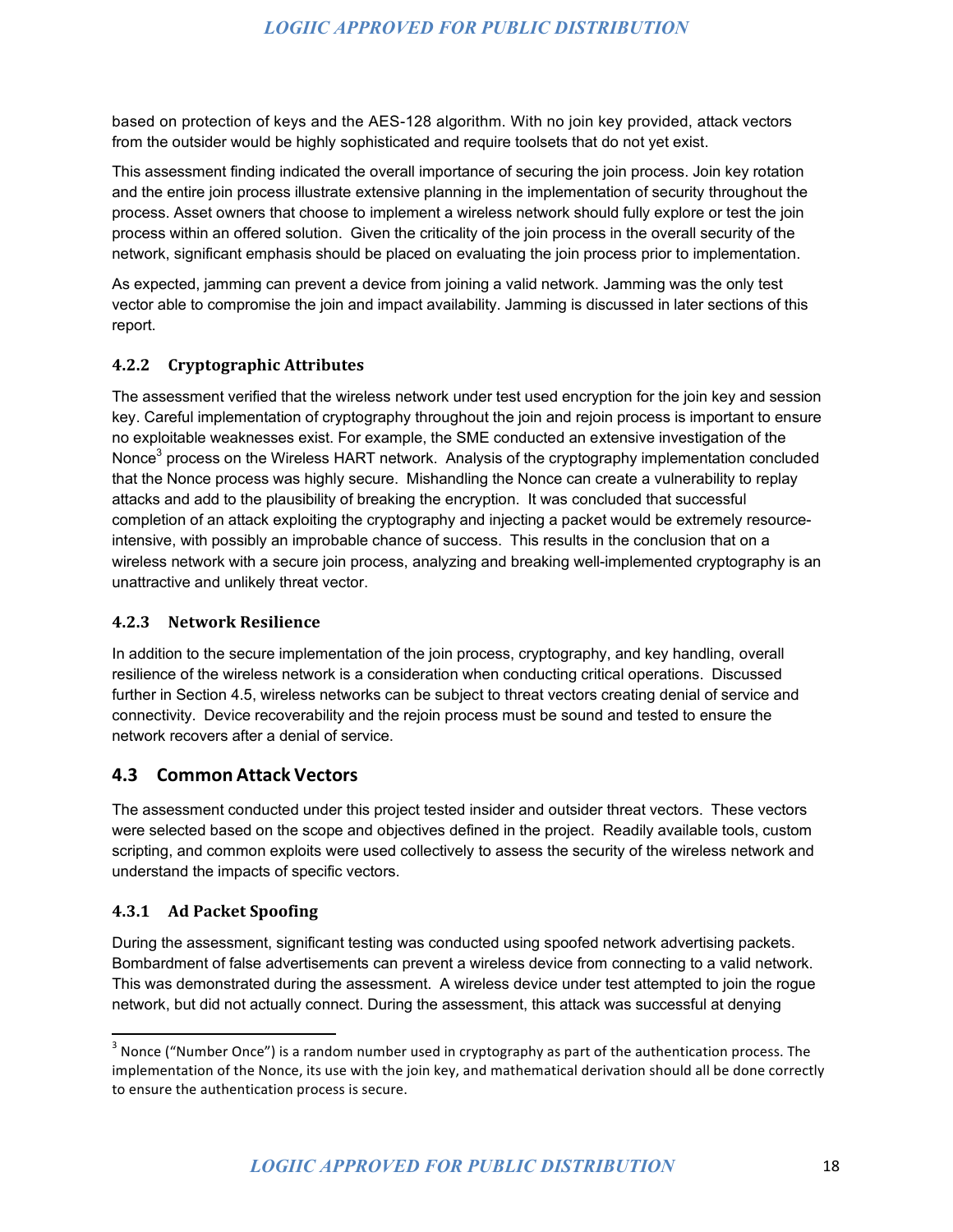service to a device that had not yet joined a valid network. Note that this does not affect devices already joined to the valid network. The finding from the test indicates that a device may be prevented from successfully joining a valid network, but a persistent threat is continually bombarded with false advertisements. When the bombardment stops, the device joins its valid network.

#### **4.3.2 Rogue Access Points**

Establishing rogue access points is a common threat vector to wireless networks. Implementation of layered security on the network can prevent a rogue access point. During the assessment and testing timeline, the SME team was unable to successfully establish a rogue access point on the wireless networks. Given the security of the join process and cryptography employed on the test networks, it is unclear whether a rogue access point could be established with significant resources or time.

#### **4.3.3 Fuzzing**

Fuzzing is another common threat vector to wireless networks. Fuzzing, or directed flooding of specific packets, can require significant time and resources to accomplish. Rather than a simple denial of service, fuzzing is often more structured to uncover specific vulnerabilities such as buffer overflows. Correctly implemented security on a wireless network can prevent fuzzing. During the assessment, attempts were made to fuzz the Wireless HART network, but were unsuccessful. The network under test was not vulnerable to this type of attack within the testing timeline, and due to the security employed on the network, the SME could not calculate a timeline to create a successful fuzzing attack.

#### **4.3.4 Jamming**

In the project planning phase, LOGIIC determined that limited time would be spent on jamming tests as it is expected that all wireless devices are susceptible to jamming. This was validated during the assessment. Other results from the jamming tests included data on the recoverability of devices after jamming is stopped. For example, field devices under test recovered immediately after jamming was stopped. Older handheld devices required interaction, such as rebooting or resetting of the network interface card. New handheld devices recovered immediately.

It was also observed that the effect of jamming on the handheld displays makes it appear that the device is out of range. Unless equipment to detect jamming is in place, it is difficult to distinguish jamming from other network problems. Also, physical proximity of primary and backup systems should be taken into account. Jamming at a distance will likely affect systems in very close proximity in the same way.

It was determined during the assessment that controllers on the test network required a large amount of RF to successfully jam, whereas Wireless HART devices can be a prime target due to their lower power output. The equipment required to create a powerful enough jammer to target Wireless HART devices from a distance is sufficiently simple to definitely constitute a realistic threat. The SME calculated the estimated cost to jam Wireless HART devices from a distance of 1 km (0.6 miles) is \$1,000.

#### **4.3.5 Deauth Attacks**

Deauthentication, or deauth attacks, use well-known tools such as Backtrack and Airodump in an attempt to deauthenticate and deny access to specific devices on the network. During the assessment, deauth attacks were conducted against devices on the WiFi network. These attacks were successful in denying connectivity to the devices under attack, which resulted in data view loss. As with jamming, when the deauth attack was stopped, some devices recovered without interaction, while some required network diagnostics or even a reboot. Deauth attacks can be successful denial-of-service attacks that result in the need for manual interaction with devices to recover their functionality.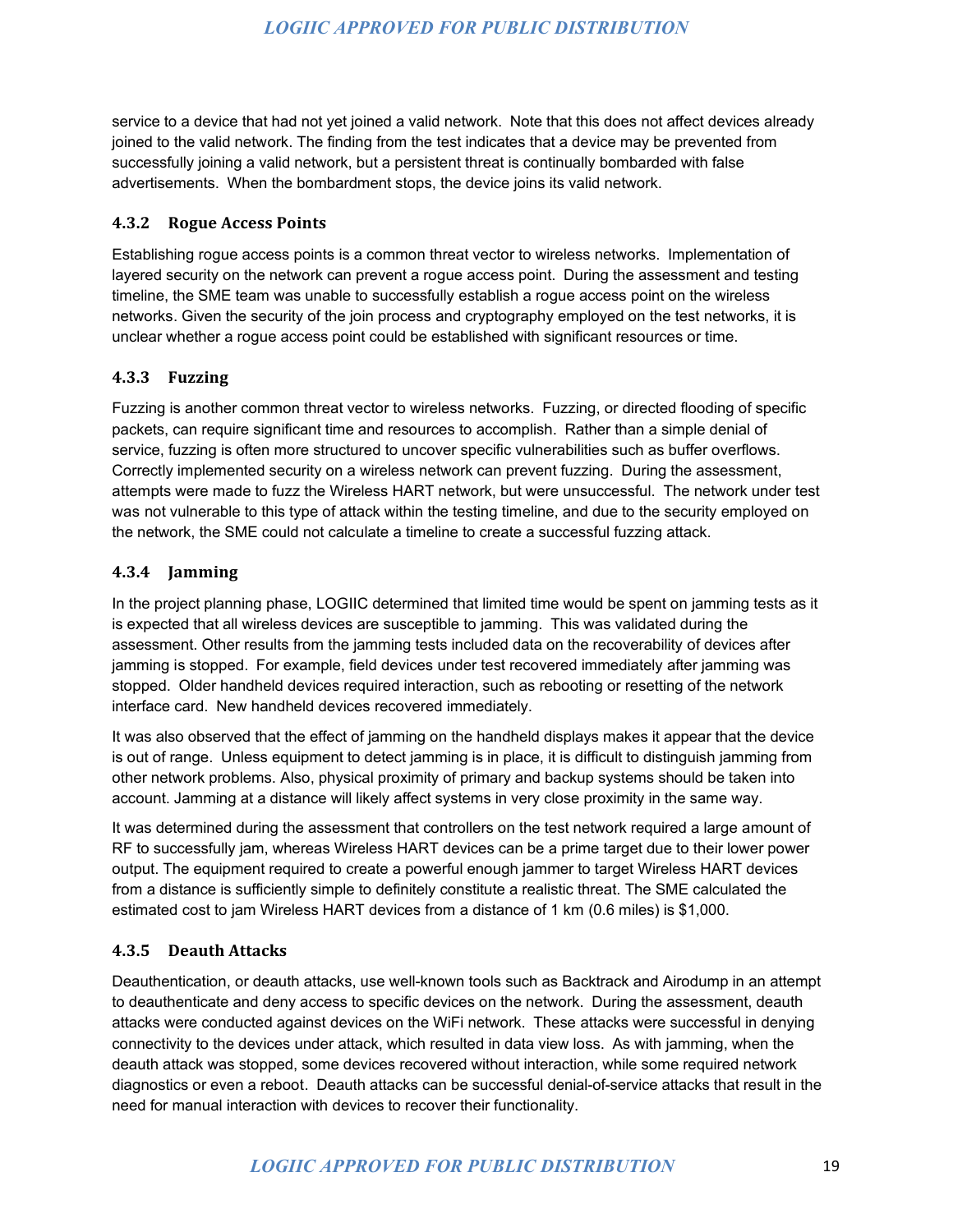#### **4.4 Summary of Technical Findings**

Given the complexity of the test vectors and the amount of time required to complete specific tests, the technical results have been categorized by vector, as summarized Table 6.

| <b>Technical Finding</b>         | <b>Availability</b> | <b>Confidentiality</b> | Integrity        |
|----------------------------------|---------------------|------------------------|------------------|
| Network Join Process             | <b>Not Affected</b> | Not Affected           | Not Affected     |
| Jamming                          | Affected (1)        | <b>Not Affected</b>    | Not Affected     |
| Deauth attacks                   | Affected            | <b>Not Affected</b>    | Not Affected     |
| Advertise Packet Spoofing        | Affected            | <b>Not Affected</b>    | Not Affected     |
| WirelessHART Nonce Investigation | <b>Not Affected</b> | Not Affected (2)       | Not Affected (2) |
| Wireless HART Packet Injection   | <b>Not Affected</b> | Not Affected           | Not Affected     |
| Manual Fuzzing                   | <b>Not Affected</b> | Not Affected           | Not Affected     |
| Roque Access Point               | <b>Not Affected</b> | <b>Not Affected</b>    | Not Affected     |
| Trusted Insider Testing          | Affected            | Affected               | Affected         |
| Intrusion Prevention             | <b>Not Affected</b> | <b>Not Affected</b>    | Not Affected     |

*Notes:*

1 - Jamming was highly effective at disrupting availability of wireless components.

2 - Nonce process is secure as long as the same Nonce never repeats by rotating the encryption keys.

**Table 6 Technical Findings** 

#### **4.5 TechnicalConsiderations**

The SME, automation vendor, and LOGIIC assessment team developed a list of technical considerations when implementing a wireless network. Asset owners are encouraged to discuss these considerations with their automation vendor when selecting and implementing a wireless solution.

#### **4.5.1 WiFi vs Wireless HART**

On the architecture under test, setup and implementation of the WiFi network was more time-consuming and resource-intensive than setup of the Wireless HART network. Both networks were impenetrable by the SME testing outsider threat vectors. More toolkits exist to target WiFi networks than Wireless HART, making Wireless HART packet injection and man-in-the-middle attacks highly complex, as well as resource- and time-intensive.

#### **4.5.2 Intrusion Detection and Monitoring**

As in a wired network, intrusion detection and monitoring is an important element in network security. This is the case from a network management perspective as well as an operational view. Because denial of service and loss of connectivity is a common goal of many existing threats to wireless networks, situational awareness is a method of identifying systems under attack. For example, field systems may only provide data back to the control system periodically. Situational awareness on the operator console can be uninformative during an attack. The system would not typically be processing data in a way that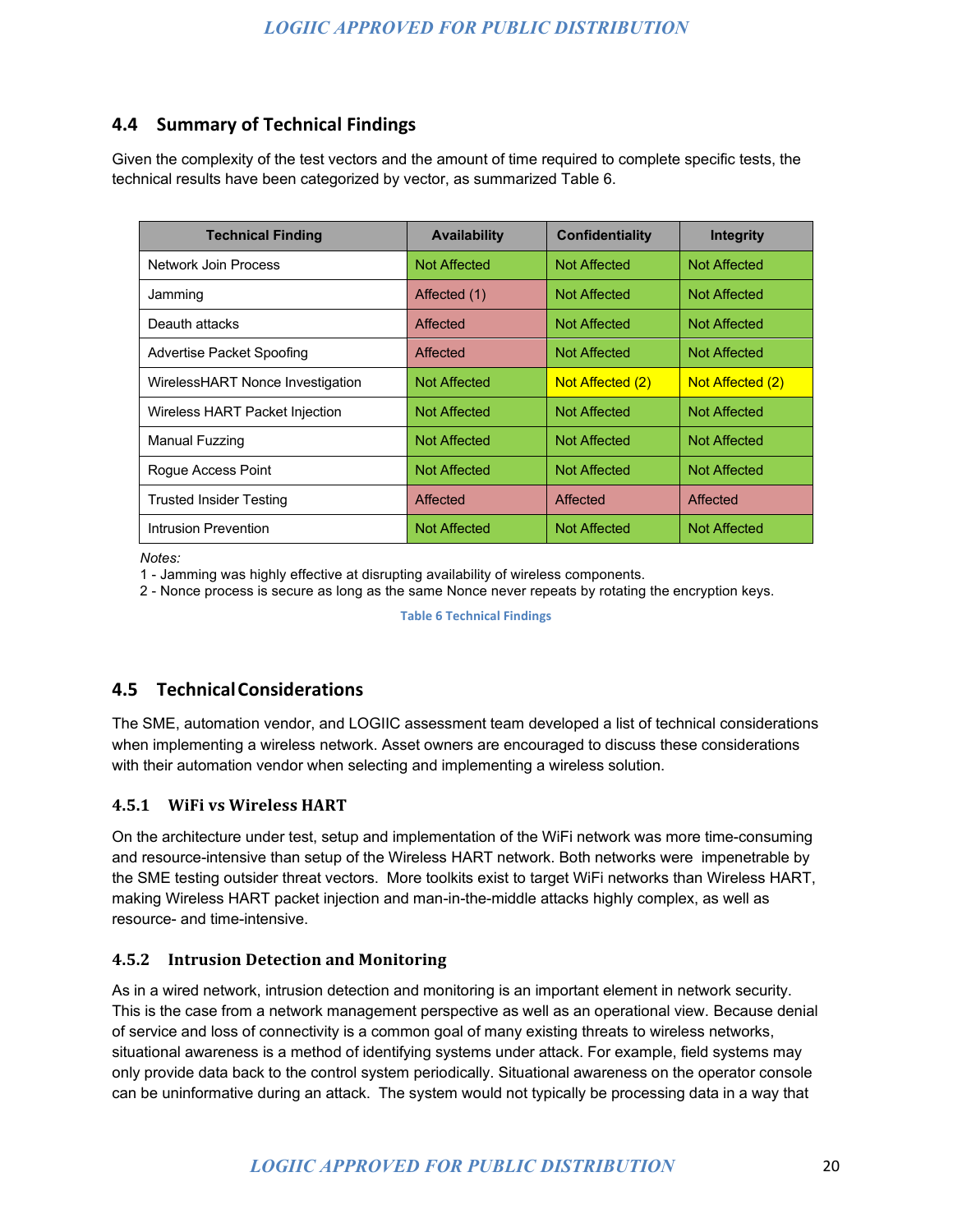would distinguish certain network events. In that case, some types of attack look like legitimate activities and the operator is unaware of the events under way. An intrusion detection system may identify rogue access points, general network health problems, and other threats before an operator realizes that one or more devices have lost connectivity.

#### **4.5.3 Supply Chain Viability**

Wireless networking solutions often contain a number of field devices, handhelds, and access points. Implementation of security on the wireless network requires consideration of device configuration, protocols, encryption, the join process, and many other attributes. An assessment of layered security is often required when considering a full implementation of wireless networking. Asset owners conducting control functions over wireless should be provided with a clear understanding of security mechanisms implemented across all components and the entire solution. If the solution being considered includes devices from other manufacturers, an asset owner should be provided with (1) assurance from the automation vendor that security is comprehensive, (2) detailed documentation of the join process and security layers, and (3) confirmation that the solution meets export control guidelines.

#### **4.5.4 Wireless in Network Security and Control Isolation**

Reachback to control systems from the wireless network should be protected through network security controls. Like all field networks, layered access to control systems can be ensured through firewalls, VPN, role-based access control, and other mechanisms recommended in industry standards and guidelines. Security of data transmitted from field devices must be employed to ensure integrity of data used to make control decisions.

#### **4.5.5 Handheld Devices for Mobile Operators**

Handheld devices on the wireless network may have the ability to perform control functions. This can make the handheld devices more critical assets than field devices that simply provide data readings. Role-based access control, physical security, and use policies can be considered to provide additional protection. Wireless network security may be secure, but significant insider threat risks may be present if a handheld device is left unattended without a user log-out or screen lock.

#### **4.5.6 Resource Requirements**

Prior to selecting and implementing a wireless solution, asset owners should consider their architectures, risk portfolio, and resource availability for maintenance activities. For example, key questions for the automation vendor or solution provider could include:

- Will the asset owner or automation vendor install the wireless network?
- Who will maintain the wireless network?
- Will the asset owner's IT department configure and handle support for the network?
- How will security updates and key management occur?
- **If there is a device-level security issue, who provides support?**
- What are the long-term cost factors?

These are simply examples of questions to pose when selecting a wireless solution. Specific implementation location, existing wired network limitations, system connectivity, the need for mobility, and many other characteristics specific to each asset owner's environment must be evaluated.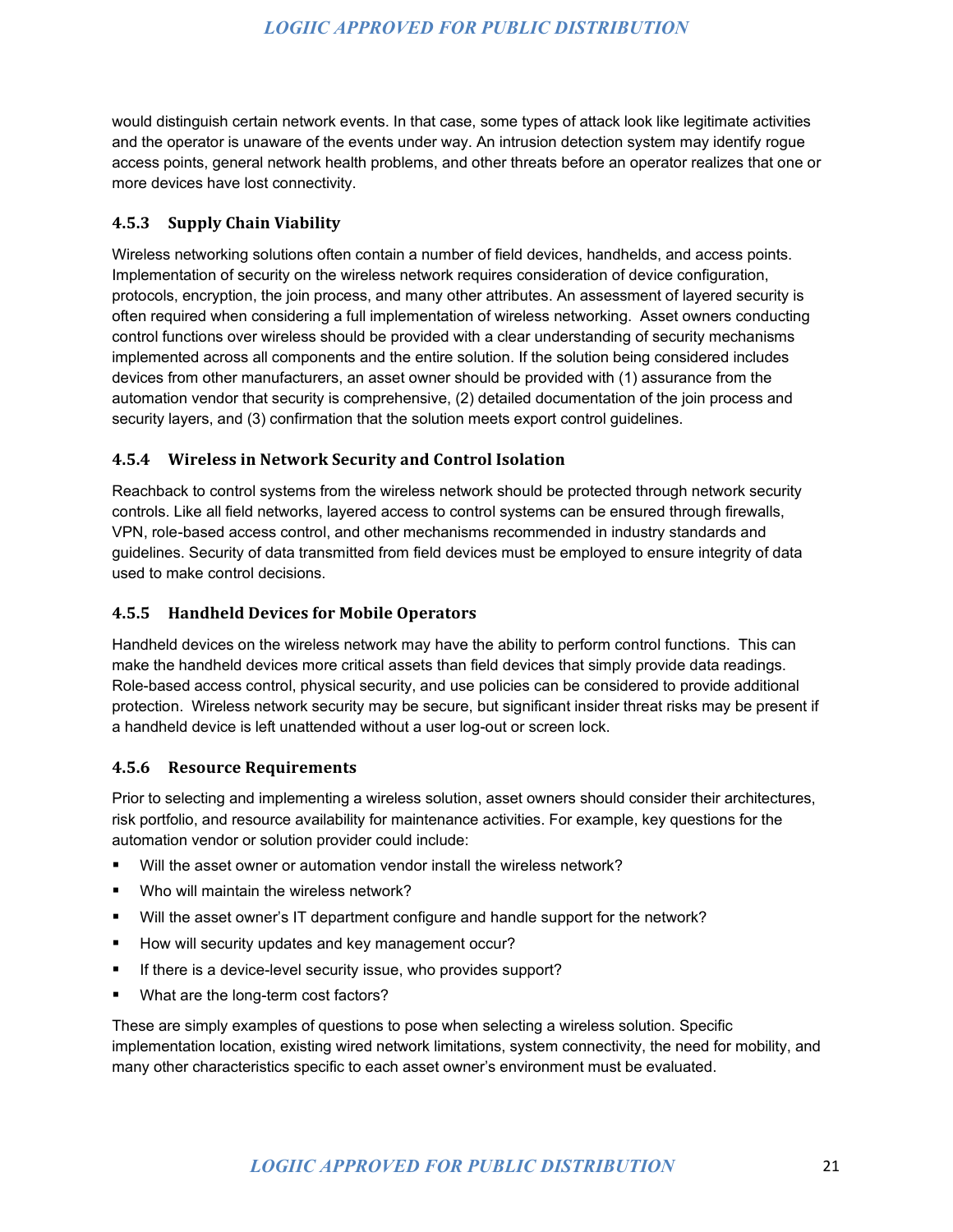# **5 CONCLUSIONS**

The LOGIIC project combined research and assessment activities to reach broad conclusions about the use of wireless networking in IACS environments. Insider and outsider threat vectors were studied to create test scenarios launched during the assessment on a wireless solution that included both a WiFi and Wireless HART network. Significant research was conducted on the join process, join packet, network timing, and cryptography, including nonce and key handling.

Many facets of implementing security on a wireless network exist. This includes the join process, key handling, cryptography, and device configuration. Implementing security across these areas is needed to ensure the confidentiality, integrity, and availability required to perform control functions securely over a wireless network. If security is layered and well implemented across the wireless network, attacks will require significant resources and time.

Given the security of wireless networks and the join process, more attacks are available to simply deny connectivity rather than attacks with data change or pointed consequences. While man-in-the-middle attacks may be more difficult on a well-secured network, many threats to the wireless network exist that can create denial of service and connectivity results. These include deauthentication attacks, advertisement packet spoofing, and jamming. Jamming is perhaps the most difficult denial-of-service attack on wireless networks to prevent. Focus was placed on the recoverability of devices after jamming attacks. In many cases, devices recovered without issue. In some cases, older devices required human interaction to regain connectivity. It should be noted that during this assessment, a persistent threat is required to deny service. In this assessment, the join process and network security to protect against the outsider threat are sound. Insider threats, as expected, have a greater ability to do harm, but additional risk mitigations keep consequences minimal. Jamming attacks, as expected, are successful even with integrated security. Wireless devices recover well from jamming attacks and recover with minimal interaction after deauth attacks.

Given the fact that wireless networks can be subject to significant denial-of-service attacks as well as man-in-the- middle attacks, situational awareness is necessary to detect rogue APs and devices and general network health. Intrusion detection capabilities can be positioned to monitor for insider and outsider threats. This monitoring can provide more insight into behaviors on the network in a timely manner, instead of an operator realizing a loss of data view on a device that may only report back to the control system periodically.

Many field devices report data back to the control systems over the wireless network (e.g., control capability occurs on handheld devices for mobile operators on a plant floor). In addition to wireless network security, additional access controls and policies on the handheld devices can ensure that control functions are not exploited through easy access of distributed systems.

Like all network security methods, patching and updates are necessary to maintain a high level of security. A changing threat landscape and the increased commonality of Wireless HART requires the maintenance of strong security such as key maintenance and protection, system updates, and risk mitigation. Over time, it is expected that WiFi will continue to be an attractive target and Wireless HART may become more common. This will result in advanced attacks and toolkits available to the adversary. Asset owners must continuously maintain due diligence related to security of wireless networks based on the changing threat landscape.

The risks associated with performing control over a wireless network should be matched against the corporate operational risk profile. Considerations should include the implementation of security at all levels of the wireless network, patching and maintenance, and the structure of the network join process.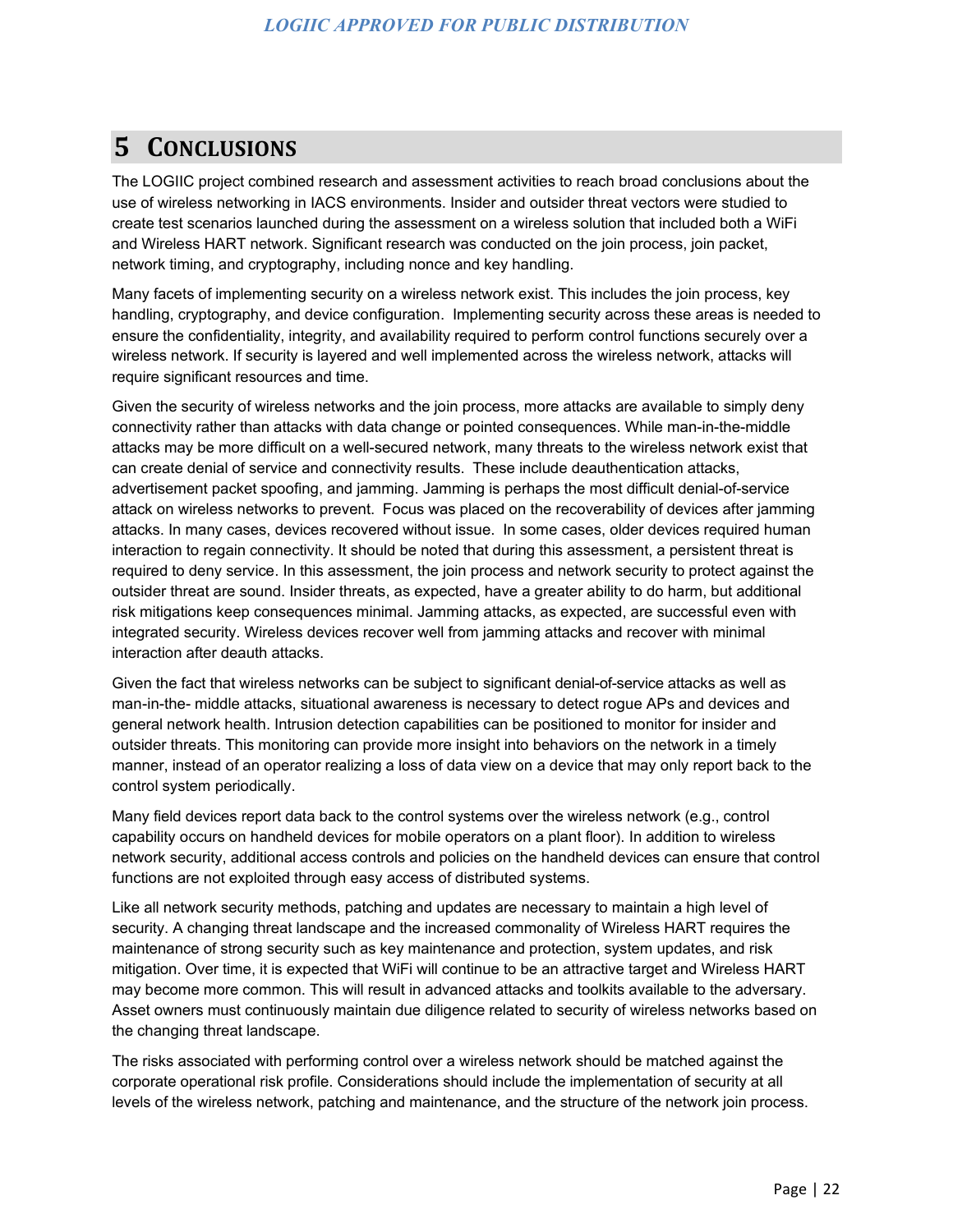Because jamming and other denial-of-service attacks can cause non-permanent loss of control and loss of view, utilizing wireless for control functions should be considered carefully before implementation. Using wireless with control functions would likely be limited to non-critical applications that are not impacted by potential delays from jamming. Wireless is not recommended for safety functions.

Other considerations that should be made in the implementation of a wireless network in the IACS environment include:

- The return on investment calculation for a wireless network must take into account the costs associated with the resources required to design, set up, and maintain a wireless solution security.
- **The development of wireless technology, to ensure that future risks are addressed and risk** mitigations are provided.
- **Personnel security, and ongoing training and skills upgrades to understand and maintain the** protection of the most valuable elements within the wireless solution (e.g., join key).

It can be concluded that consideration of numerous factors and in-depth defenses are required to use a wireless network in the process control domain, but it is achievable with present technology. Previously mentioned limitations concerning the use of wireless solutions for critical applications must be considered.